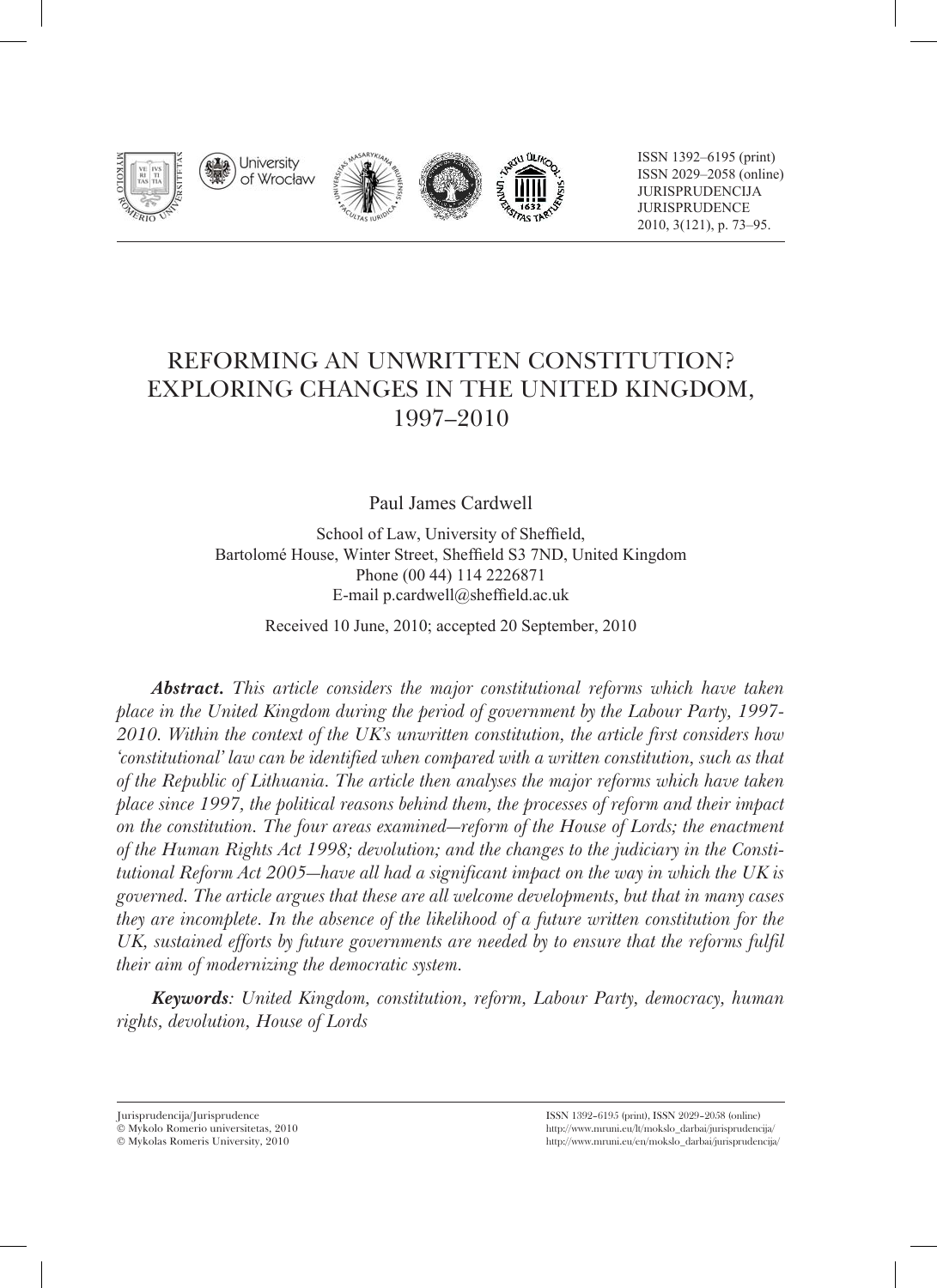#### Introduction

How is it possible to reform a constitution, when that constitution is not readily identifiable? The United Kingdom (UK) is a well-known exception to the global constitutional horizon: it is a long-established, stable democratic country but neither its stability nor democratic traditions owe a great deal to the enshrining of rights, powers and responsibilities in a formal, written constitution. Rather, the task of any comparative constitutional lawyer when looking at the UK is first to establish what type of 'law' can count as 'constitutional law'. The task is not straightforward. However, adopting a wide perspective of what can be considered as constitutional, the UK arrangements are revealed to be both rich and varied. Identifying and analysing changes and reforms brings similar challenges but also offers opportunities to consider a vastly different constitutional model to the one in place in most contemporary European states.

For observers of the workings of the UK constitution, the change of national government in May 2010 was notable for two important reasons. First, the outgoing Labour Government was replaced by a coalition Government composed of the Conservative Party and the Liberal Democrat Party. Coalition governments are an extremely rare occurrence in the UK, where one-party government (alternating between Labour and the Conservatives as the main left and right-wing parties respectively) is the norm. Second, the election brought to end 13 years of government by the Labour Party under the leadership of, first, Tony Blair (1997-2007) followed by Gordon Brown (2007-2010). Aside from the expected political considerations of a new Government taking charge, the election brought a (partial) close to a chapter of express and extensive constitutional reforms which the Labour Party had embarked upon taking office.

It is an opportune moment, therefore, to critically examine the reforms, both complete and incomplete, which have taken place within the UK's constitutional arrangements and to consider possible future developments. In a comparative context, it is hoped that this will demonstrate how substantive constitutional reforms have not only taken place in countries in Central and Eastern Europe in recent years, but also within the Western liberal tradition. As one of the largest members of both the European Union and the Council of Europe, the UK constitutional experience has much to offer the continuing constitutional debates, both in countries undergoing constitutional transformation and at the wider, European level. The purpose of this article is to help inform these debates through a critical analysis of some of the major constitutional developments which have taken place in recent years in the UK. It is hoped that the analysis demonstrates that fundamental discussions about the place and role of constitutional law are alive and well in the UK in the twenty-first century.

After contextualizing the reforms within the nature of the UK's constitution and explaining the motivation behind the reforms, the following analysis considers some of the main changes which have been brought about since 1997, placing each in the context of the UK's constitutional traditions. The ongoing and unfinished nature of constitutional reforms, which has also characterized the work undertaken during recent years, is also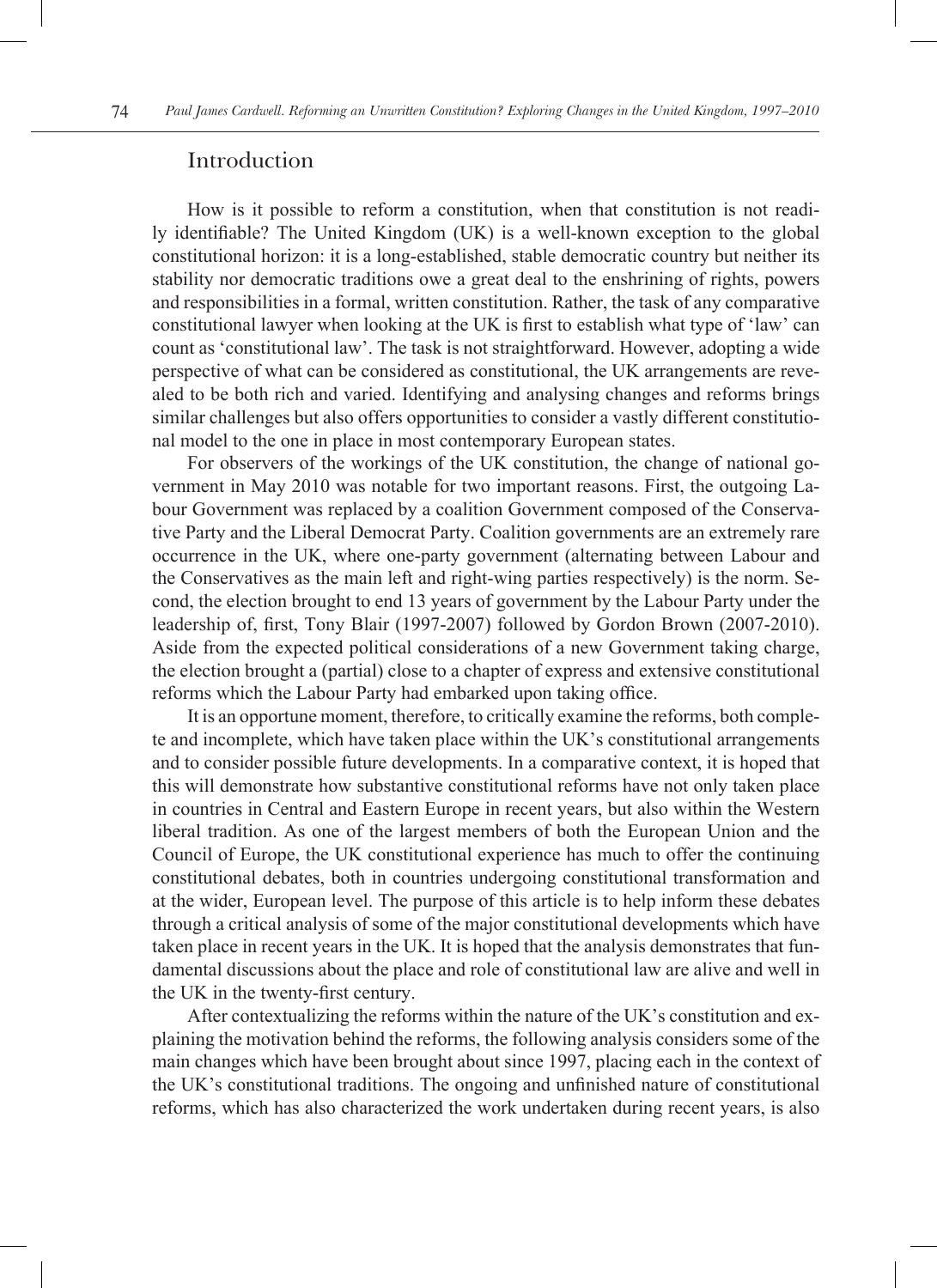brought out as well as the reforms that are likely to occupy the constitutional reform agenda in the years to come.

## 1. The Peculiar Nature of the UK Constitution

There is no single document which encapsulates the Constitution of the UK. Rather, speaking of the 'UK constitution' points to an undefined yet expansive range of written laws, case-law jurisprudence, unwritten practices, conventions and principles. All have legal effects to varying extents (though these are not always enforceable), and their history and development can stretch back many centuries. The UK does indeed have a constitution, but the parameters for analysis need to be widened in order to see what contributes to our understanding of the constitution and how it works in practice. This methodology has an effect on the understandings of related terms of constitutionality, constitutionalism and constitution-building when discussing the case of the UK. As Barnett suggests, 'constitutionalism', as a means by which the legitimacy of public action can be measured, is a better conceptual and practical indicator of how the UK's largely unwritten arrangements can be evaluated.<sup>1</sup> The approach adopted here is rather to look at the substantive nature of the reforms which have taken place in the UK which would in other states necessitate changes to (written) constitutions.

Acts of Parliament, which hold the highest legal authority in the UK, must be applied by the Courts, but Acts do not in themselves cover all of the UK's constitutional features. A compendium of all Acts of Parliament in force would not in itself satisfy the scholar or citizen who is attempting to understand the multi-levelled<sup>2</sup> nature of the UK constitution. Although some Acts (including those analysed below) can be recognized as being more 'constitutional' in character than others due to their content, there are no Acts which are specially protected within the legal regime—any Act can be repealed according to the normal Parliamentary procedures. Constitutional changes brought about through Acts of Parliament lie at the heart of the analysis in this paper, but it should be borne in mind that such reforms are not immune from future changes.

What are the most important or visible features of a constitution? A brief look at the articles of the Constitution of the Republic of Lithuania in the first chapter 'The State of Lithuania' is a useful comparator to structure the presentation of the contemporary constitutional reforms in the UK. Articles 1-17 of the Constitution are the type of provisions defining the core features of a state: specifying where sovereignty lies, placing limits on the exercise of political power, confirming territorial integrity and the symbols of the state.

Very little of the content of these articles finds direct expression through Acts of Parliament in the UK. In terms of the fundamental political basis of the state,<sup>3</sup> the UK can

 $\mathbf{1}$ Barnett, H. *Constitutional and Administrative Law*. 7th ed. Abingdon: Routledge, 2009, p. 5–6.

 $\overline{2}$ Bamforth, N.; Leyland, P. (eds). *Public Law in a Multi-Layered Constitution*. Oxford: Hart, 2003.

In the case of Lithuania, according to the very first Article of the Constitution, the State is 'an independent  $\overline{3}$ and democratic republic'.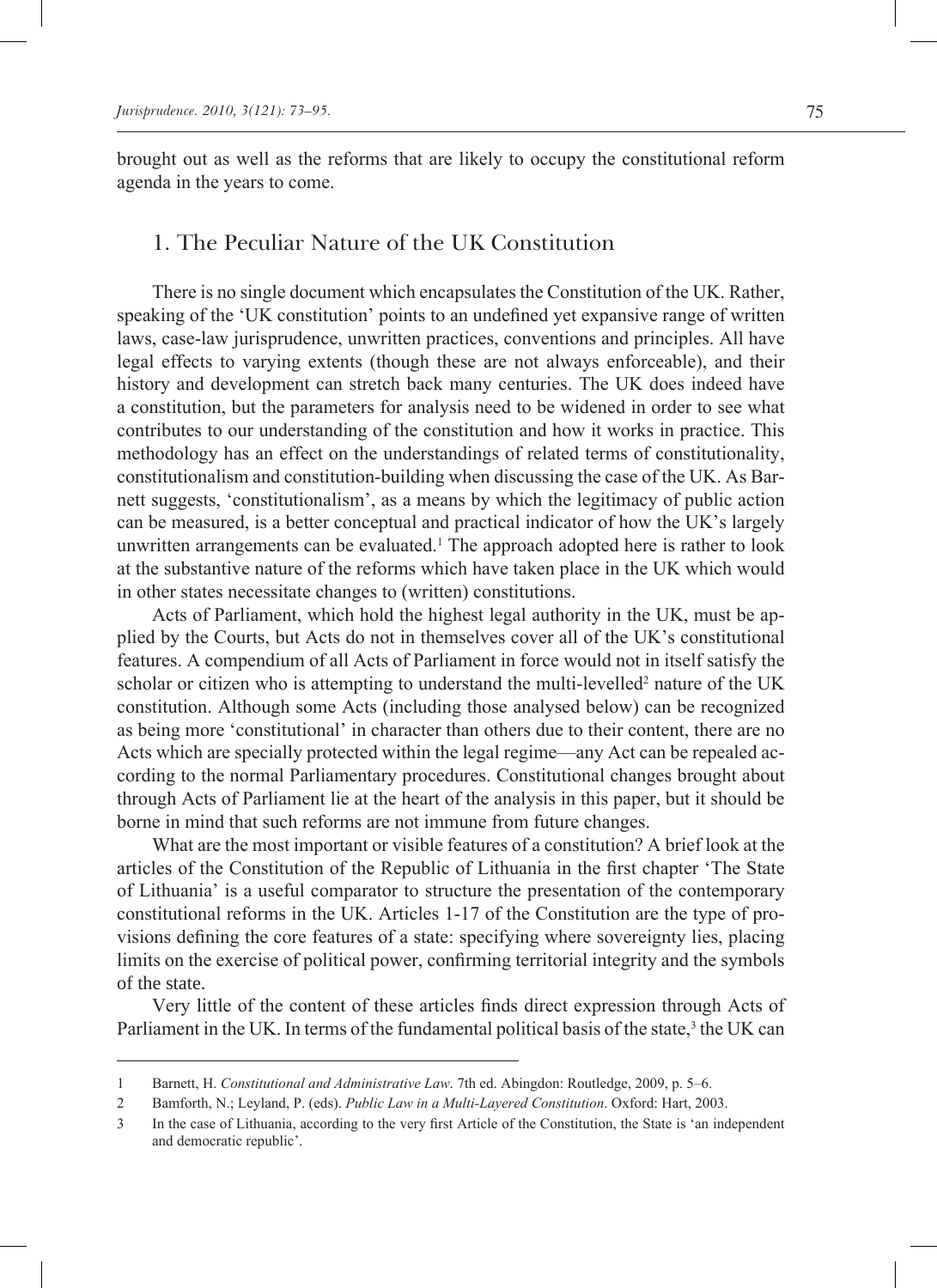be accurately described as a constitutional monarchy, though this is not expressly stated as such in national law. Similarly, in contrast to Articles 14, 15 and 16 of the Lithuanian constitution, there are no legal provisions which define the national language, $4$  nor the flag,<sup>5</sup> anthem<sup>6</sup> or other symbols of the state. One might also point to the importance of these symbols in giving a document a specific *constitutional* character. This has been a point made at both national and EU level.<sup>7</sup> Rather, the constitutional symbols associated with the UK have a *de facto* character which are either associated with the Monarch, as Sovereign, or have simply become established through long-standing practice.

The lack of precise definition and ease of finding such symbols is indicative of wider problems one encounters when attempting to understand how political power, even at the highest level, is exercised in the UK. The reigning Monarch is the Head of State and the Crown sits at the head of the executive, legislature and judiciary. The Queen's full title (which was of her own choosing) is, 'Elizabeth II by the Grace of God of the United Kingdom of Great Britain and Northern Ireland and of her other Realms and Territories Queen, Head of the Commonwealth, Defender of the Faith'.<sup>8</sup> Her roles and powers are not comprehensively defined in Acts of Parliament—nor are the powers which are exercised by the Government on her behalf.<sup>9</sup> The use of 'State' as a technical term itself is similarly not well developed in UK constitutional law.10 By contrast, the rules constituting the line of succession to the throne are defined in the Act of Settlement 1700.

English is, of course, the *de facto* national language. The Welsh Language Act 1993 states that Welsh and  $\overline{4}$ English should be treated on the basis of equality 'in the conduct of public business and the administration of justice in Wales'. Scots Gaelic has a similar status according to the Gaelic Language (Scotland) Act 2005 as passed by the Scottish Parliament. Knowledge of the English language is now one of the requirements for settlement and naturalization under the UK immigration and citizenship law.

The Union Flag (more commonly referred to as the Union Jack, though technically this is only thought to be 5 the correct term when flown from a ship) dates in its current form from 1801. It has come to be regarded as the national flag through practice. Although statements in Parliament have been made to the effect that it is to be regarded as the national flag, there is no legislation on this point. A Conservative Member of Parliament, Andrew Rosindell, proposed the Union Flag Bill during the 2007-8 Parliamentary session. The aim of the Bill was '[T]o define the Union flag of the United Kingdom of Great Britain and Northern Ireland; to make provision about the display and flying of the Union flag; and for connected purposes'. However, the Bill did not reach the debating stage (second reading) of the Parliamentary process.

<sup>6</sup> The national anthem, 'God Save The Queen/King' has become so through practice. Scottish, Welsh and Northern Irish sporting teams have separate anthems which are played during events or matches. The importance of symbols in the construction of an EU constitution is discussed further in Vaicaitis, V. European constitutionalism v. reformed constitution for Europe. *Jurisprudencija*. 2010, 1(119): 69–83.

<sup>8</sup> The Royal Titles Act 1953 c. 9 allows for different titles to be defined for use in each of the other 15 Commonwealth States of which she is also Head of State, which include Australia, Canada, Jamaica and New Zealand.

 $\mathbf Q$ Leyland, P. *The Constitution of the United Kingdom*. Oxford: Hart, 2007, p. 70–74.

<sup>10</sup> According to Neil MacCormick, this is largely for historical reasons relating to the gradual 'evolutionary process of development of the modern United Kingdom out of an English feudal monarchy that moved sharply toward royal absolutism under the Tudor monarchs of the sixteenth century … Establishment of limited monarchy in what might be best be called a "polity of estates", or *Ständestaat*, came about through the pro-parliamentary *coup d'état* that was the "Glorious Revolution" of 1688-9.' MacCormick, N. *Questioning Sovereignty*. Oxford: Oxford University Press, 1999, p. 28–9.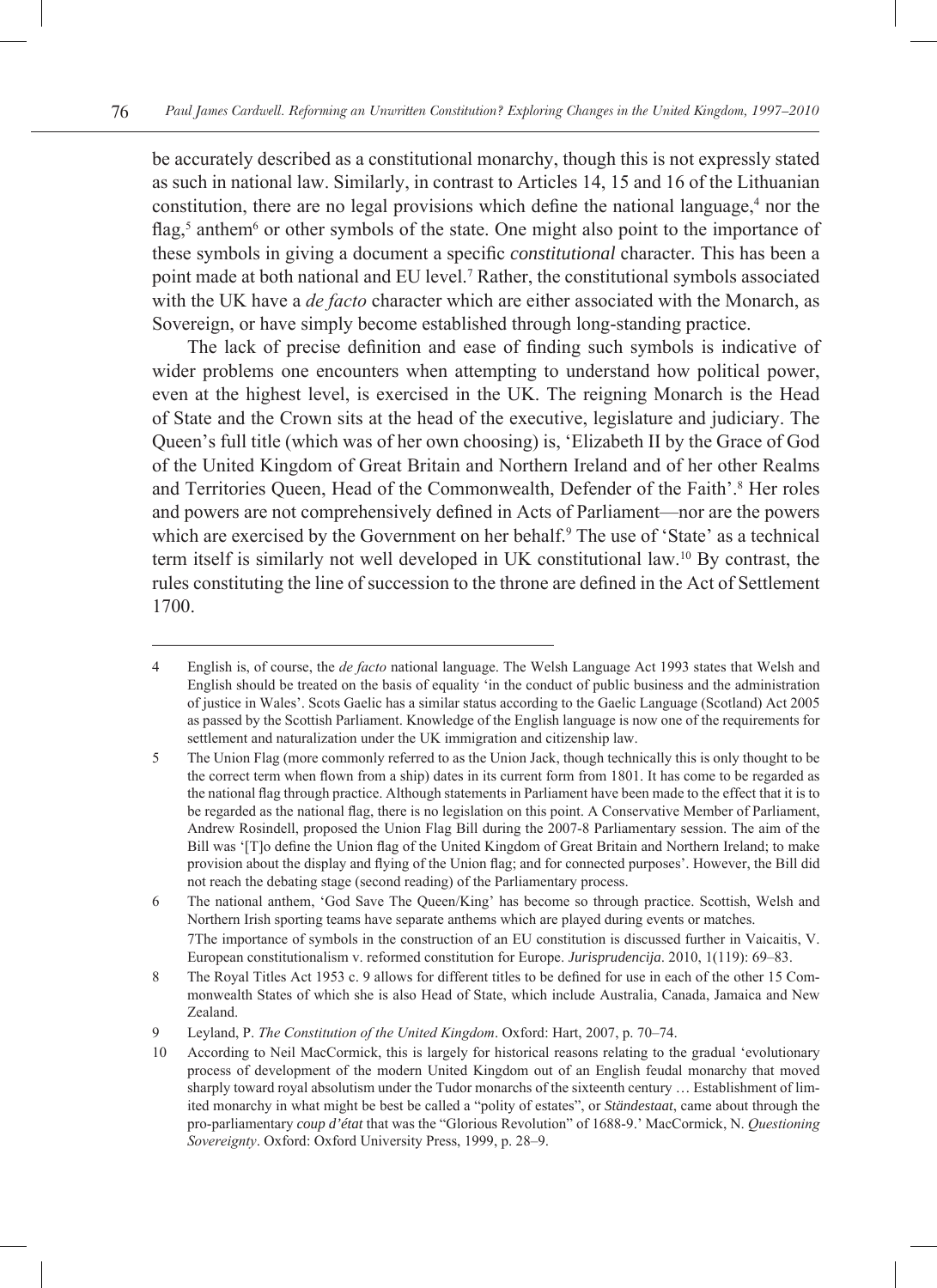The Monarch has important roles which go beyond the tasks of a figurehead or symbol of the state: choosing the Prime Minister is perhaps one of the most important. Even this though is defined through practice or 'convention', the leader of the largest party in the House of Commons has always been invited by the Monarch to become Prime Minister, and so this is the expected outcome after elections to the House of Commons. During the 1997-2010 period under scrutiny in this article, the resignation of Tony Blair as Prime Minister on 27 June 2007 did not trigger elections. Gordon Brown, as the new leader of the Labour Party, continued to command a clear majority of the members of the House of Commons. He was therefore invited by the Queen to become Prime Minister—thus an example of a constitutional practice which effectively defines who governs the country with no authoritative text to set out the principles or procedures.<sup>11</sup>

In a similar vein, the UK cannot be characterized easily as either a unitary state, $12$ nor a federation, confederation or collection of autonomous communities.13 Scottish constitutional lawyers are right to point out that characterizing the UK's constitutional history as largely 'unbroken' (and thus explaining why a written constitution has never come about through revolution, occupation by a foreign power, defeat in war, etc.) is a rather England-centric view and does not take into account the break with the past marked by the Act of Union 1707 for Scotland.<sup>14</sup> Through the Act of Union 1707 between England and Scotland, the powers of the Scottish Parliament were transferred to the Parliament at Westminster. The Scottish legal system remains distinct from that of England—but the Act of Union does not define the nature of the UK *per se*. Instead, we must look to its contemporary structure—which draws heavily on reforms enacted since 1997—to understand if the UK can be seen as something akin to a federation (or at least, moving towards a federal-type of structure), or something else entirely.

The absence of a written constitution means that there is no legal text which, theoretically or otherwise, sits at the top of the legal hierarchy in UK law. Similarly, no Act enjoys special legal protection by the imposition of a special reform process, as one expects to find in a written constitution regarding the provisions of the constitution as the expression of the most fundamental law in force.15 Although one may lament the absence of a mechanism to protect the most fundamental aspects of the legal system, the power of Parliament to enact any Act it wishes without recourse to a special procedure 'provides a remarkably flexible and efficient instrument for achieving constitutional reform'.16

<sup>11</sup> For more on this point, see Turpin, C.; Tomkins, A. *British Government and the Constitution*. 6th ed. Cambridge: Cambridge University Press, 2007, p. 356–362.

<sup>12</sup> Cf. Constitution of the Republic of Lithuania, Article 10.

<sup>13</sup> Such as in Spain. See the provisions of the Constitution of the Kingdom of Spain, Articles 143-158.

<sup>14</sup> MacCormick, N., *supra* note 10, p. 58.

<sup>15</sup> Cf. Constitution of the Republic of Lithuania, Articles 147-9.

<sup>16</sup> Bradley, A. The Sovereignty of Parliament – Form or Substance? In Jowell, J.; Oliver, D. (eds.). *The Changing Constitution*. 5th ed. Oxford: Oxford University Press, 2004, p. 39. Recognition of the doctrine of the Sovereignty of Parliament—'Parliament has the right to make or unmake any law whatsoever'—is due to the work of A. V. Dicey, in his *Introduction to the Study of the Law of the Constitution*, first published in 1885. 10th ed. London: Macmillan, 1959.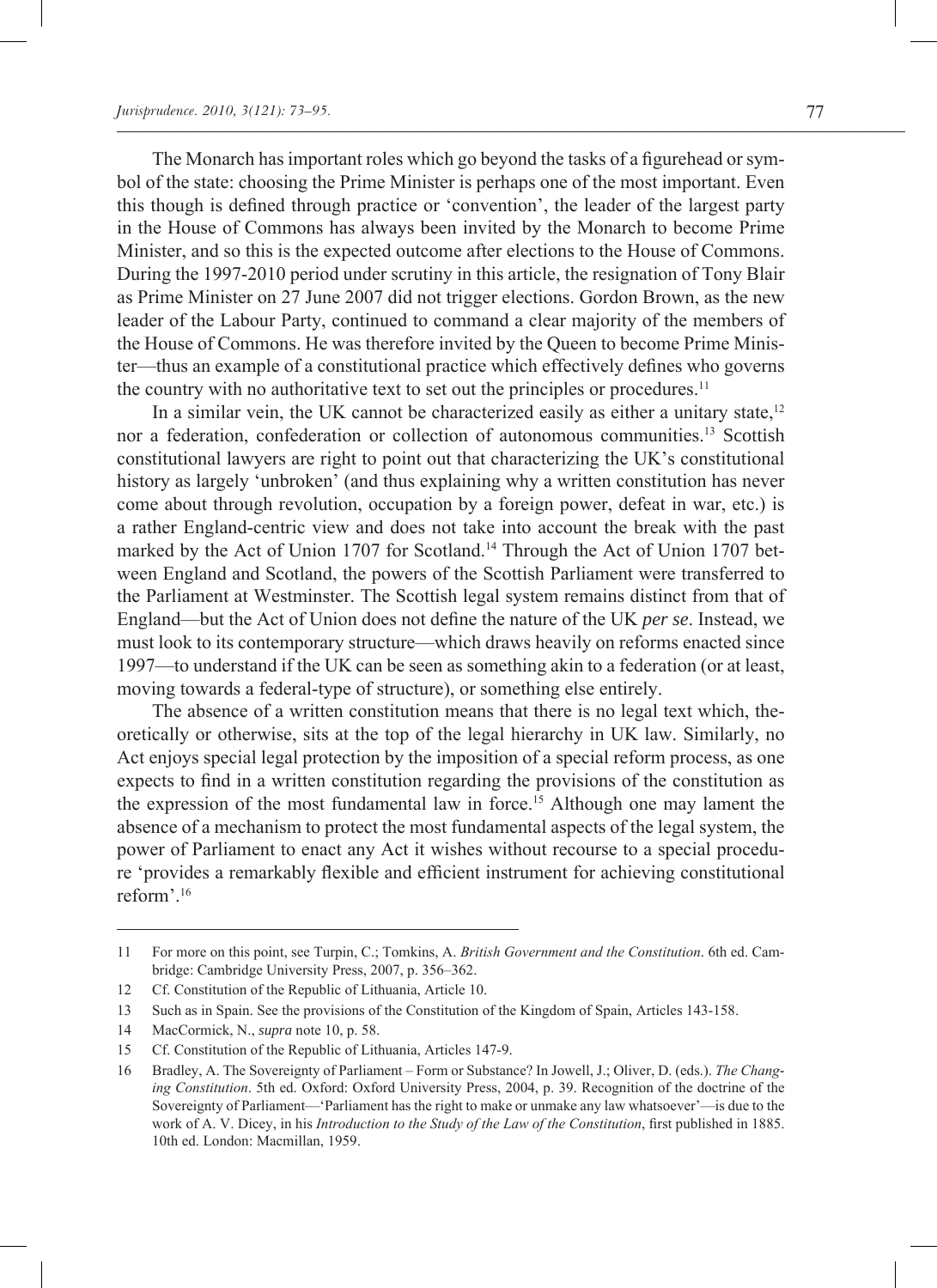The accepted doctrine is that Acts of Parliament, i.e. those passed by the House of Commons (lower house), House of Lords (upper house) and granted Royal Assent by the reigning Monarch, have the highest form of legal authority. Furthermore, there are no formal limits placed on what an Act of Parliament may contain—and the Courts are bound to respect and apply them. The highest court, the Supreme Court (formerly the House of Lords, in its judicial capacity)<sup>17</sup> cannot 'disapply' any law and cannot receive or consider questions on the 'constitutionality' of Acts since it has no benchmark against which they can be tested. 'Unconstitutional' has no precise meaning because it can never be fully clear what is 'constitutional' behaviour and what is not.<sup>18</sup>

In theory, all Acts of Parliament have equal legal value, although some clearly have a more 'constitutional' content than others. The Human Rights Act 1998, Scotland Act 1998, Government of Wales Act 1998 and Constitutional Reform Act 2005 are all examined below as important statutes having brought about major constitutional changes—though important as they are, their legal status is as equally valid as any of the other Bills granted Royal Assent each year (usually between 20 and 50).<sup>19</sup> Any of these can be changed, or repealed, by the passing of another Act—and it is not possible to 'protect' Acts by requiring a special safeguarding procedure, such as one is likely to find in a written constitution.20

As a dualist system, international treaties (which are signed by the Crown) have no direct legal force in the domestic legal system.<sup>21</sup> The primacy of EU law over national law has been accepted, though this situation was resolved by judicial decision-making, and only some years after the UK became a member of the (then) European Economic Community.<sup>22</sup> A constitutional amendment in the style adopted by Lithuania<sup>23</sup> was the-

<sup>17</sup> The creation of the Supreme Court is discussed below.

<sup>18</sup> Bradley, A. W.; Ewing, K. D. *Constitutional and Administrative Law*. 14th ed. Harlow: Pearson, 2007, p. 26.

<sup>19</sup> House of Commons, Department of Information Services. Bills Gaining Royal Assent by Session 1948- 2008. In *Parliamentary Information List* [interactive]. 2009, SN/PC/02264 [accessed 03-06-2010]. <http:// www.parliament.uk/documents/commons/lib/research/briefings/snpc-02264.pdf>.

<sup>20</sup> Cf Constitution of the Republic of Lithuania, Articles 147-9.

<sup>21</sup> The traditional position is exemplified by the case Court of Appeal case of *Rustomjee v*. *R* (187) 2 QBD 67 at p. 74: 'as in making the treaty, so in performing the treaty, [the Queen] is beyond the control of municipal law, and her acts are not to be examined in her own courts'. Quoted from Loveland, I. *Constitutional Law, Administrative Law, and Human Rights*. 4th ed. Oxford: Oxford University Press, 2006, p. 691. This can be contrasted with monist systems, which generally provide for the inclusion of treaties/international law within the domestic legal hierarchy. See, for example, Constitution of the Republic of Lithuania, Article 138-3: 'International treaties ratified by the Seimas of the Republic of Lithuania shall be a constituent part of the legal system of the Republic of Lithuania'.

<sup>22</sup> Although beyond the scope of this article, the relationship between UK law and EC/EU law was considered in the leading case of *R v. Secretary of State for Transport, ex parte Factortame* (no. 2) [1991] 1 AC 603. According to Lord Bridge in that case, at paras 658-659: 'If the supremacy within the European Community of Community law over the national law of member states was not always inherent in the EEC Treaty it was certainly well established in the jurisprudence of the Court of Justice long before the United Kingdom joined the Community. Thus, whatever limitation of its sovereignty Parliament accepted when it enacted the European Communities Act 1972 was entirely voluntary.' For further discussion, see Craig, P. Britain in the European Union. In Jowell, J.; Oliver, D. (eds.). *The Changing Constitution*. 6th ed. Oxford: Oxford University Press, 2007, p. 84–107.

<sup>23</sup> Albi, A. *EU Enlargement and the Constitutions of Central and Eastern Europe*. Cambridge: Cambridge University Press, 2005, p. 99–101.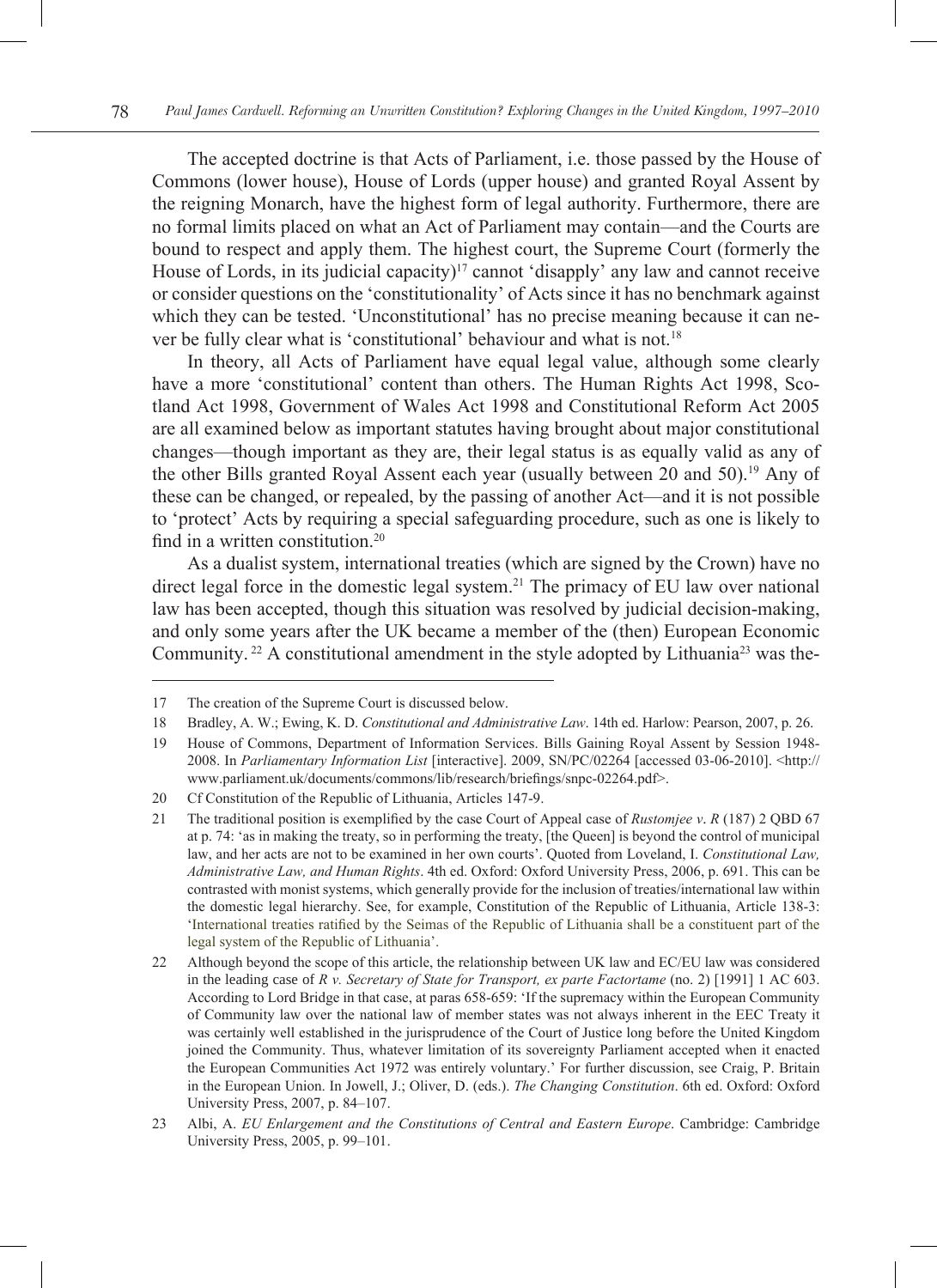refore not possible for practical or theoretical reasons, even though the principle of the primacy of Community law (as it was) had already been laid down by the European Court of Justice in the case of *Costa v. ENEL*24 as early as 1964—and thus well before the UK's eventual membership in 1973.

Against this background of constitutional exceptionalism, it is unsurprising that calls have been made over the years for the UK to adopt a written constitution as other common law systems have done. Various non-governmental organizations have even made suggestions as to what a written UK constitution should look like.<sup>25</sup> Political parties have on occasion suggested that a written constitution might strengthen (or renew) the democratic process in the UK and some consider the eventual drafting of a written Constitution as a desirable goal.<sup>26</sup> It was even reported that Gordon Brown was considering the merits of having a written Constitution for the UK upon taking office in 2007,  $27$ and the possibility was mooted by the Lord Chancellor before the Justice Committee of the House of Commons in 2008.28 This was not acted upon—and can partly be explained by the lack of consensus over whether a written constitution is really needed. Arguments over whether to adopt a written constitution do not sit at the forefront of the minds of most of the British electorate: national elections campaigns focus more on employment, education, social welfare, health, financial issues and (to a lesser extent) foreign policy than constitutional renewal. Nevertheless, the reforms which are analysed below formed part of a comprehensive programme of reform and modernization to the very nature of the UK's democratic system of governance when the Labour Party came to power in 1997 and have become visible features of the renewed constitutional horizon in the country.

## 2. The Labour Party's Constitutional Reform Agenda 1997–2010

On 1 May 1997, the election of the Labour Party under the leadership of Tony Blair brought to an end 18 years of government by the Conservative Party.29 The party won 418 seats out of 659 in the House of Commons—the largest margin the party had ever

<sup>24</sup> Case 6/64, *Costa v. ENEL* [1964] ECR 585.

<sup>25</sup> For example, Institute for Public Policy Research, *Draft Constitution of the United Kingdom*. London: IPPR, 1991.

<sup>26</sup> The third largest party in the House of Commons, the Liberal Democrats, have long supported the enactment of a written constitution.

<sup>27</sup> Grice, A. Brown may bring in a written constitution [interactive]. *The Independent*. 11 May 2007 [accessed 04-06-2010]. <http://www.independent.co.uk/news/uk/politics/brown-may-bring-in-written-constitution-448337.html>.

<sup>28</sup> House of Commons. Constitutional Reform and Renewal, *Oral Evidence taken before the Justice Committee on 14 July 2009*, question 59-62 [interactive]. [accessed 04-06-2010]. <http://www.publications.parliament. uk/pa/cm200809/cmselect/cmjust/uc923-i/uc92302.htm>.

<sup>29</sup> Margaret Thatcher was Prime Minister 1979-1990, followed by John Major 1990-1997. Under the leadership of Tony Blair, the Labour Party was known as 'New Labour' in order to signify its renewed identity and direction.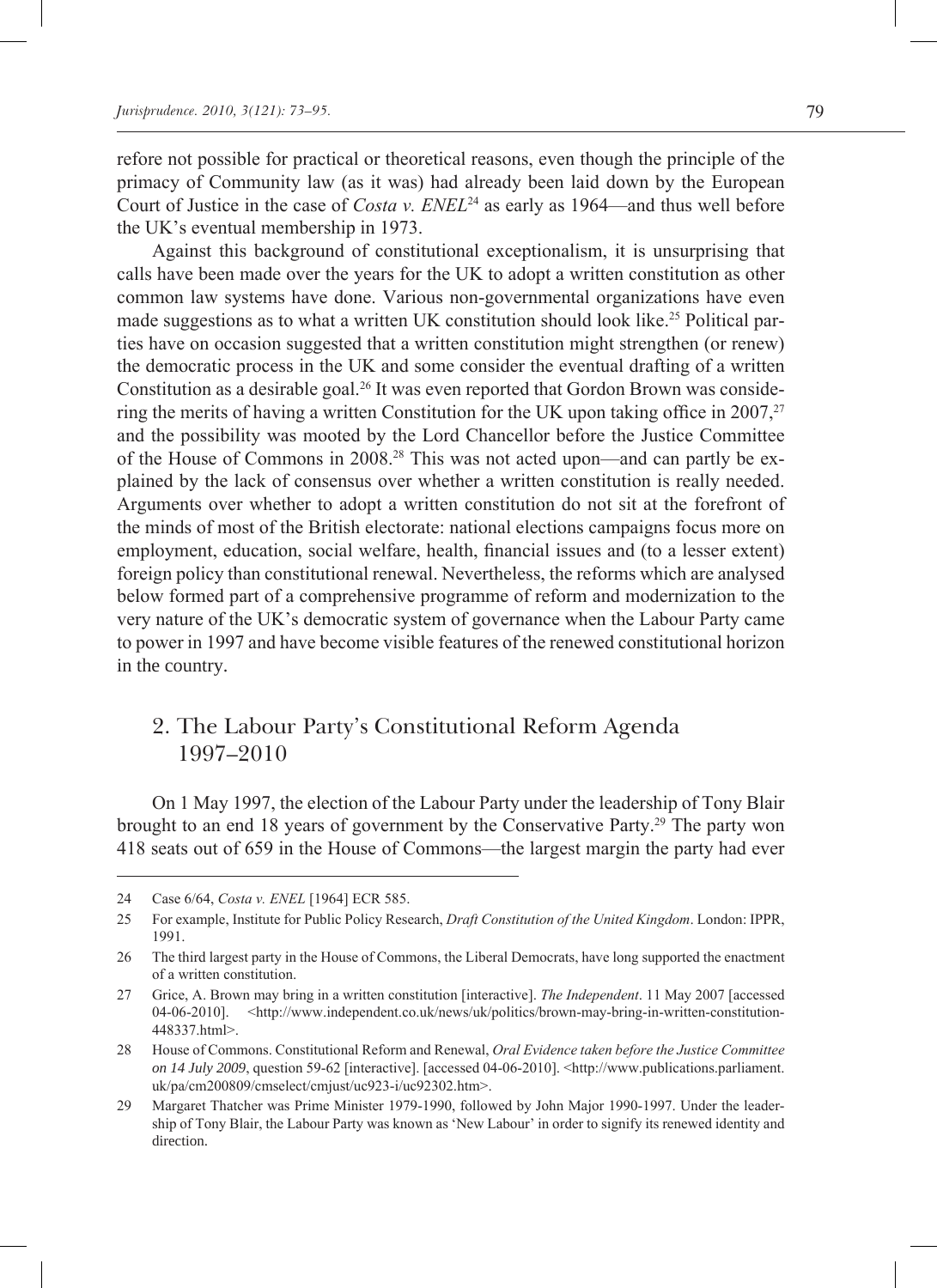achieved.30 This considerable majority allowed the party to put in place a programme of reform for constitutional issues, some of which had been Labour Party policy for a long period.

The 1997 election manifesto of the Labour Party did not explicitly use the words 'constitutional reform' but rather a collection of measures until the promise 'We will clean up politics', with a criticism of the lack of such reforms proposed or undertaken by the Conservatives whilst in office.31 This section contained the following four aims: to end the hereditary principle in the House of Lords; to devolve power in Scotland and Wales and to elect mayors for London and other cities; to guarantee human rights.<sup>32</sup>

Of course, given the expansive nature of what can be termed 'constitutional' in the UK sense, these are not the only reforms which took place during the period under examination which can be seen to have constitutional implications. It is possible to consider other pieces of legislation, such as the evolving process of EU integration which has required legislation at national level—including the ratification of the Accession Treaty covering Lithuania's entry to the EU.33 There are also evolving practices, such as the growth in public–private bodies and involvement of the private sector, which have important consequences for the state of the UK's constitution but which do not necessarily stem from legislation. However, this article focuses on the main changes which have taken place through the passing of legislation pursuant to the manifesto promises identified above. In addition, two reforms which emerged whilst the Labour Party were in office—the creation of the Supreme Court and the reform of the post of the Lord Chancellor—are also examined.

### 3. Parliamentary Reform: the House of Lords

The UK, in common with other large states in Western Europe, has a bicameral Parliament. The House of Commons (the lower house) is directly elected by all eligible citizens (including citizens of Ireland and Commonwealth countries resident in the UK) and its composition and voting procedures are comprehensively set out in various pieces of legislation.34 The House of Lords (the upper house), by contrast, is a completely unelected body and a 'constitutional anachronism'.35 Traditionally, the function of the Lords was to advise the Monarch; however, over successive centuries and the advent of gradual enfranchisement of the population, the Commons eventually took over as the

<sup>30</sup> House of Commons, Research Paper 01/38 (2001) [interactive]. [accessed 03-06-10]. <http://www.parliament.uk/documents/commons/lib/research/rp2001/rp01-038.pdf>.

<sup>31</sup> Labour Party Manifesto 1997 [interactive]. [accessed 03-06-10]. <http://www.bbc.co.uk/election97/background/parties/manlab/labman.html>.

<sup>32</sup> *Ibid*.

<sup>33</sup> European Union (Accessions) Act 2003.

<sup>34</sup> Principally, the Representation of the People Acts 1983, 1985 and 2000; Parliamentary Constituencies Act 1986; and Political Parties, Elections and Referendums Act 2000.

<sup>35</sup> Oliver, D. The 'Modernization' of the United Kingdom Parliament? In Jowell, J.; Oliver, D. (eds.). *The Changing Constitution*. 6th ed. Oxford: Oxford University Press, 2007, p. 174.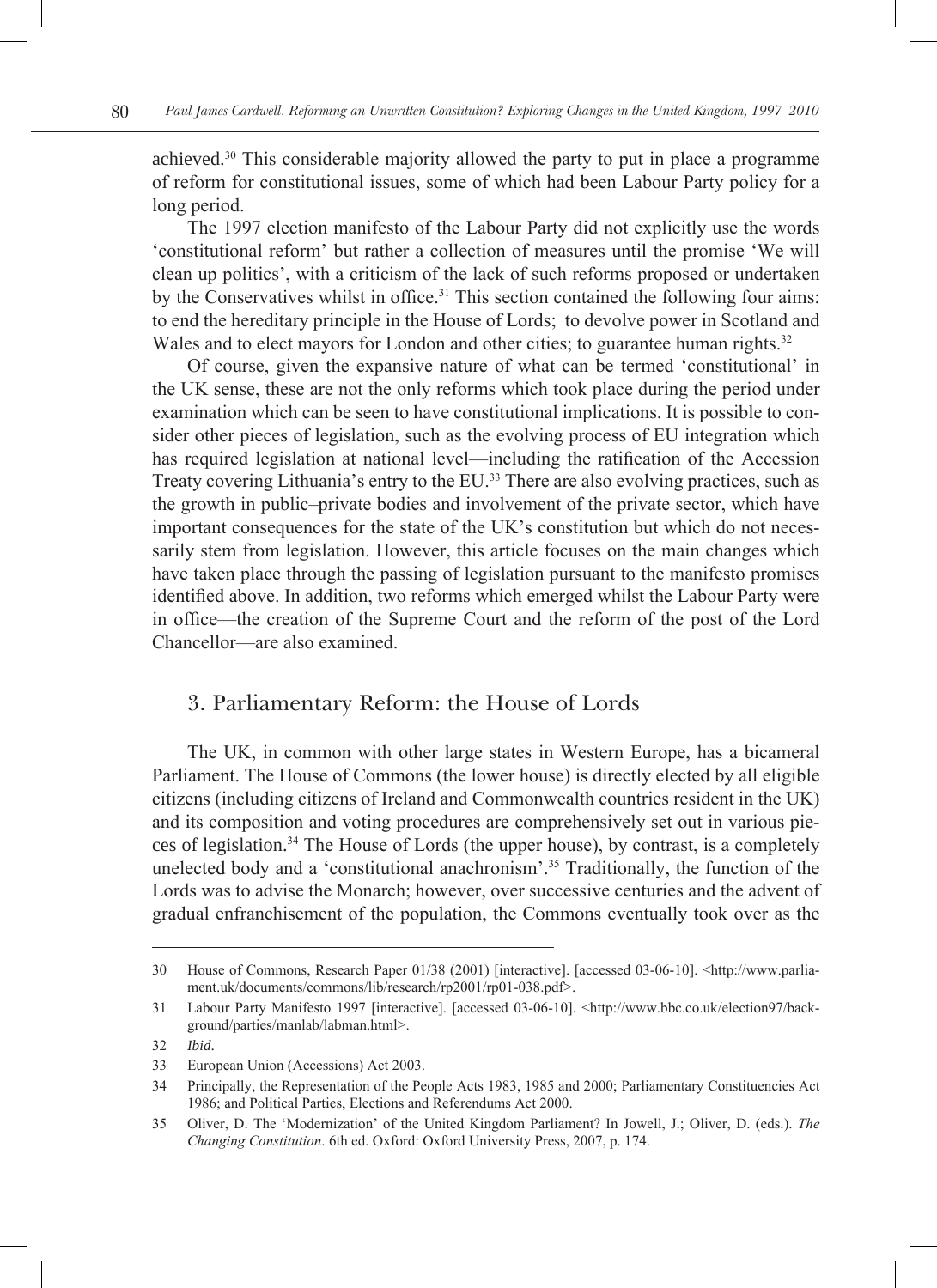dominant House.36 In the modern sense, the primary role of the House of Lords is to scrutinize and debate all legislation. Needless to say, this is a role which has developed over time and is not contained or defined by statute.

Until the reform process took effect, the composition of the House of Lords was dominated by two groups of 'Lords temporal': hereditary peers and life peers. Hereditary peers inherited their titles, which were related to land ownership, from their fathers (or, exceptionally, their mothers). Life peers are appointed by the Prime Minister to sit in the House of Lords for the duration of their lifetime but the title and right to sit did not pass to descendents. The system of life peerages was introduced by the Life Peerages Act 1958 as a means of redressing the political balance of the House and this has also allowed more women and ethnic minorities to be appointed to the House. The 'Lords Spiritual' is the other category of members of the House of Lords: 26 of the most senior Bishops of the (protestant) Church of England. Unlike many continental European systems, including Lithuania, $37$  there is no separation of church and state in the UK.

It is axiomatic that given most peers in the House of Lords inherited their title from their land-owning ancestors; the House overwhelmingly leaned towards the rightwing—although membership of any particular party is not a pre-requisite of membership of the Lords.<sup>38</sup> Official Labour Party policy has long since been to change the composition of the Lords, but its tentative efforts to reform the House when in government in the 1960s and 70s came to nothing.<sup>39</sup> For this reason, it is unsurprising that the reform of the Lords found its place in the election manifesto of the Labour Party—though they had moved away from their position of the abolishment of the House which was briefly held in the 1970s.<sup>40</sup>

The problem facing the Government in 1997, and continuing to face the Government of today, is how to reform the House. If it were that the House was not only seen as outdated in its composition but that it served no usual purpose, then the impetus to reform would perhaps be stronger. However, in a curious way despite its unelected nature, it can be characterized as a 'constitutional watchdog', often working in a non-political way in making the Government and the House of Commons reconsider ill-conceived or badly-drafted legislation.<sup>41</sup> Therefore, despite the wholly undemocratic nature of the

<sup>36</sup> In practice, this means that during the passage of legislation, if the two Houses cannot agree on the text of a Bill, the House of Commons may engage a procedure laid down in the Parliament Acts 1911 and 1949 whereby the House of Lords, having twice rejected a text, is bypassed. The Bill then goes directly to the Monarch to receive the Royal Assent and become legally-enforceable. This procedure has been used sparingly—only four times since 1949 (the last time was the Hunting Act 2004). More information is available in: Kelly, R. *The Parliament Acts*. London: Library of the House of Commons [interactive]. 2007, SN/ PC/675 [accessed 03-06-10]. <http://www.parliament.uk/documents/commons/lib/research/briefings/snpc-00675.pdf>.

<sup>37</sup> Cf. Constitution of the Republic of Lithuania, Article 43.

<sup>38</sup> Although many members of the Lords are members of the main political parties, a great proportion pre- and post-reform Lords are independents and known as 'cross-benchers'.

<sup>39</sup> Shell, D. Labour and the House of Lords: a case study in constitutional reform. *Parliamentary Affairs*. 2000, 53: 290–310, 291.

<sup>40</sup> *Ibid*.

<sup>41</sup> Oliver, D., *supra* note 35, p. 177.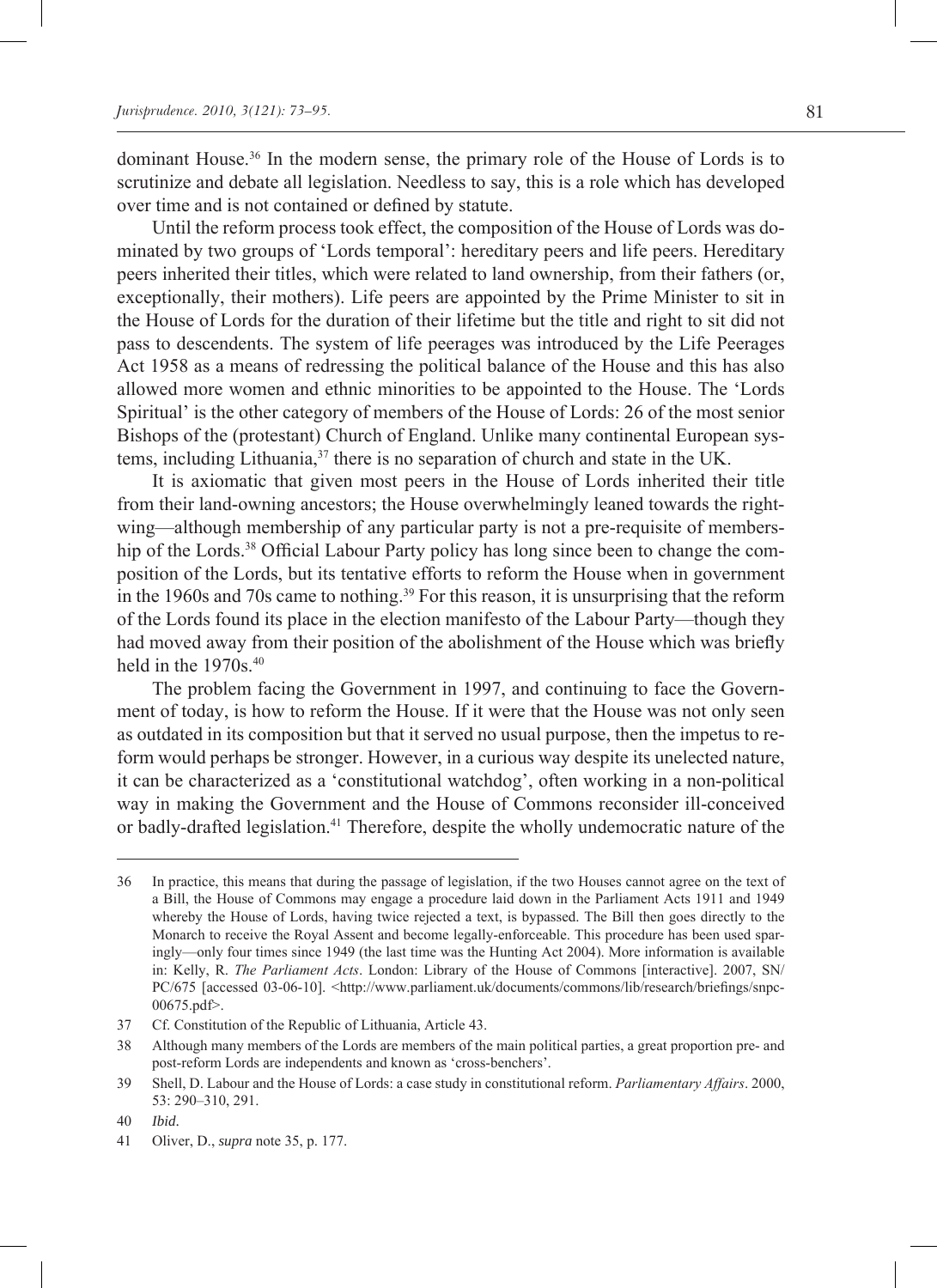way in which the Lords take their seats, the work of the House is often praised for the way in which it scrutinizes legislation and wider policy developments. For example, the European Union Committee and Science and Technology Committee of the Lords regularly publish insightful and comprehensive reports on the impact of EU legislation in the UK and developments relating to science and technology.42 Through the system of Life Peerages, the House has gained many members who have made their name through achievements in business, science, academia, culture and other areas in addition to politics. Calls for the House of Lords to be abolished altogether are very rare and perhaps a reflection of the need for a second chamber to keep a 'check' on lower house, in the absence of limitations on its power provided by a written Constitution.

The task of reforming the Lords was therefore to make it more democratic, without jeopardizing the substantive work it does or the way in which it conducts its business.43 The reform introduced by the Government in 1997 was therefore to remove the largest group of Lords—the hereditary peers. The House of Lords Bill was passed in 1999, by both Houses (but with, as expected, significant opposition in the Lords) and fulfilled the manifesto commitment to end 'the right of hereditary peers to sit and vote in the House of Lords'.44 Instead of abolishing all 750 peers, 92 were retained in the House as a transitional measure. Their right to sit in the House will not pass to their descendents.

As the 1997 manifesto made clear, the House of Lords Act was aimed to be merely the first stage of a constitutional reform process to make a more modern, democratic House. The second stage, that is to say the completion of the reform process and composition of a new House, has been much more problematic and remains incomplete. As Bogdanor notes, '[t]he current, predominantly appointed, House of Lords thus lives in a curious kind of limbo, stigmatised as an interim institution and threatened with imminent extinction, yet continuing to perform the functions of a second chamber, with genuine, if limited, legislative powers'.45

During repeated attempts in the 2000s, Parliament has been unable to decide whether the House should be appointed, elected or a combination of both. Following the entry into force of the House of Lords Act 1999, the Government published a White Paper, *The House of Lords – Completing the Reform*, 46 based on the findings of a Royal Commission report, *A House for the Future*. 47 The proposed solution for a mixed House of elected and appointed members (the latter by both an independent authority and by

<sup>42</sup> See, for example, the following reports: House of Lords Science and Technology Committee, Personal Internet and Security – Report [interactive]. 2007, HL Paper 165-I [accessed 03-06-2010]. <http://www. publications.parliament.uk/pa/ld200607/ldselect/ldsctech/165/165i.pdf>; House of Lords European Union Committee, Co-decision and National Parliamentary Security [interactive]. 2009, HL Paper 125 [accessed 03-06-2010]. <http://www.publications.parliament.uk/pa/ld200809/ldselect/ldeucom/125/125.pdf>.

<sup>43</sup> See Phillipson, G. "The greatest quango of them all", "a rival chamber" or "a hybrid nonsense"? Solving the second chamber paradox. *Public Law*. 2004, 7: 352–379.

<sup>44</sup> Labour Party Manifesto 1997 [interactive]. [accessed 03-06-2010]. <http://www.bbc.co.uk/election97/background/parties/manlab/labman.html>.

<sup>45</sup> Bogdanor, V. *The New British Constitution*. Oxford: Hart, 2009, p. 145.

<sup>46</sup> Cm 5291, 2001.

<sup>47</sup> Cm 4534, 2000.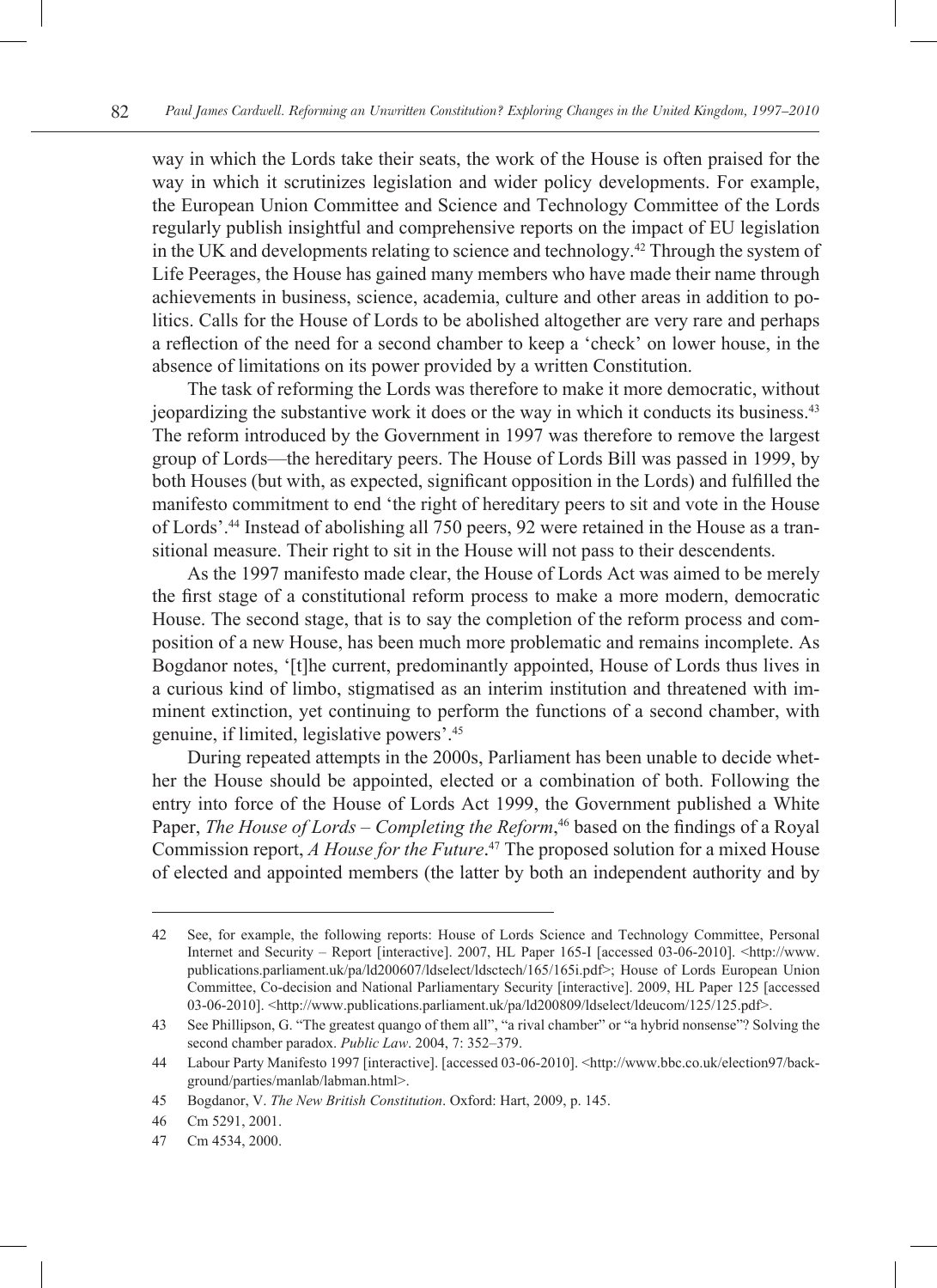political parties based on their strength in the House of Commons) was heavily criticized on all sides of the political spectrum and was dropped. As well as the appointed/elected issue, the *means* to elect or appoint members, i.e. by what election system or which body should have responsibility to appoint, was revealed to be an equally divisive issue.

Intrinsically linked to these debates is the desire to not to re-open the political battle with the House of Commons, which is generally regarded as having been settled in the early part of the twentieth century. The suggestion is that by giving the House of Lords democratic legitimacy, a power struggle with the Commons might once again be created with the risk of instability or deadlock in the system. An overly 'political' second chamber is regarded as best avoided, but the question of how to do this through the election of representatives is a fraught one. In March 2007, both the House of Lords and the House of Commons held free votes (i.e. the political parties did not instruct their members on how to vote) on options to reform of the Lords. The Lords opted for a fully appointed House, whilst the Commons preferred a wholly or mainly elected second chamber. The Government brought forward another White Paper for debate,<sup>48</sup> the title of which (*An Elected Second Chamber*) demonstrated that reform should follow the view of the House of Commons as the elected chamber. The Government did not officially propose legislation before leaving office in May 2010, which brought an end to this long chapter of unsatisfactory and incomplete reform.

The Conservative Party Manifesto 2010 contained a commitment to follow-up on this proposal and 'work to build a consensus for a mainly-elected second chamber to replace the current House of Lords, recognising that an efficient and effective second chamber should play an important role in our democracy and requires both legitimacy and public confidence'.49 The Liberal Democrats, who entered Government as the junior partner in a coalition with the Conservatives in May 2010, went further in their election manifesto and called for a 'fully-elected second chamber with considerably fewer members than the current House'.<sup>50</sup> Since both parties entering Government effectively inherited this incomplete reform, it will be their responsibility to take the reform process forward, though, in spite of the importance of one of the core organs of the state, it is unlikely to occupy a major part of the Government's initial legislative programme. The decade-long attempts at reform mean that there is likely to be little appetite to take on this reform wholeheartedly by a new Government.

## 4. Guaranteeing Human Rights

The UK lays claim to some of the key tenets of the Western liberal tradition and the concept of the legal recognition an enforcement of rights. The writ of *habeas corpus* is

<sup>48</sup> Lord Chancellor and Secretary of State for Justice, An Elected Second Chamber, Cm 7438, 2008.

<sup>49</sup> Conservative Party Manifesto 2010 [interactive]. [accessed 03-06-2010] <http://media.conservatives. s3.amazonaws.com/manifesto/cpmanifesto2010\_lowres.pdf>, 67.

<sup>50</sup> Liberal Democrat Party Manifesto 2010 [interactive]. [accessed 03-06-2010] <http://network.libdems.org. uk/manifesto2010/libdem\_manifesto\_2010.pdf>, 88.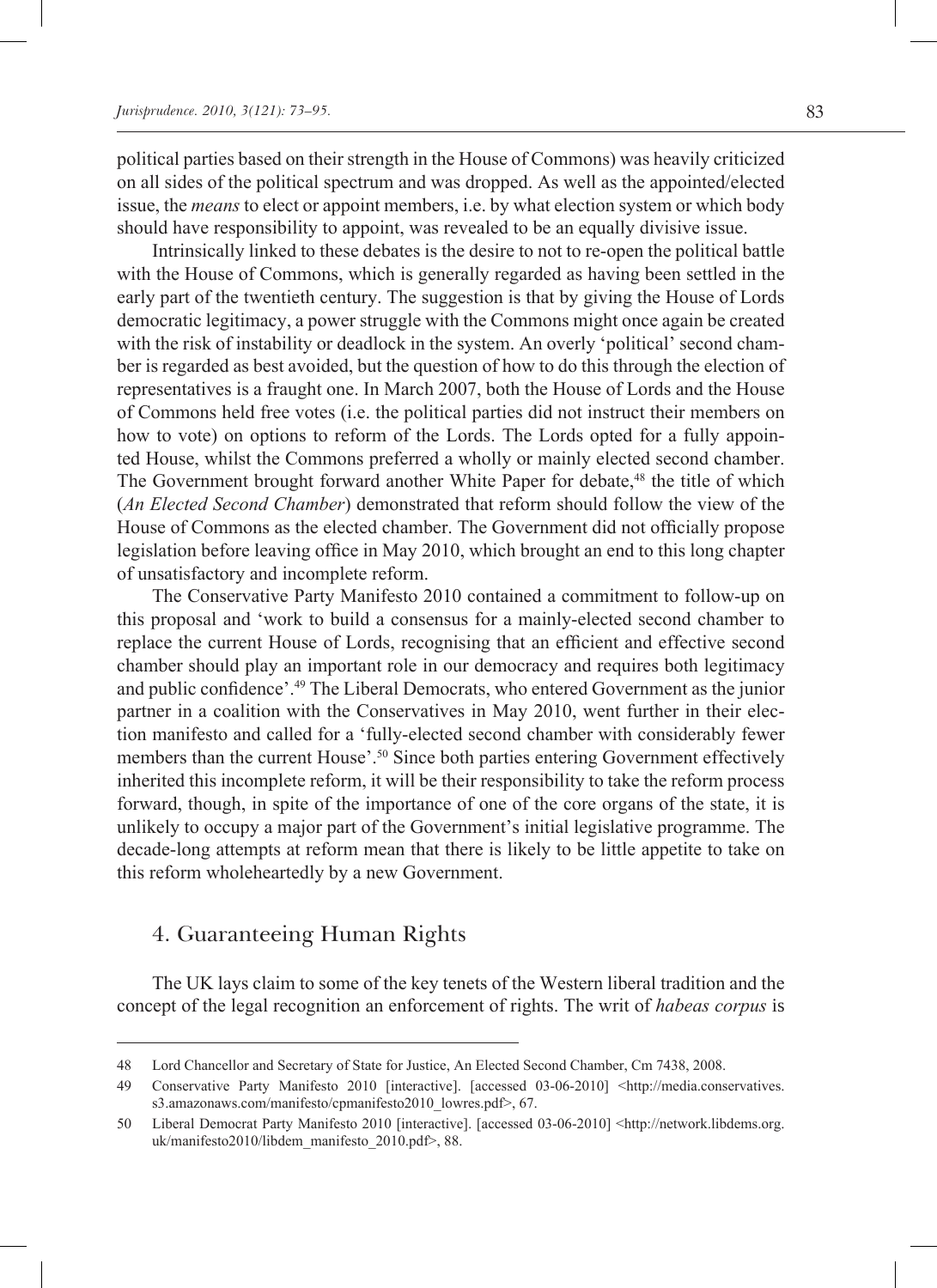a case in point.51 Until recently, however, it was difficult to positively identify or assert many fundamental rights in Court because of a lack of legal authority emanating from Parliament. The Bill of Rights 1689 which followed the Glorious Revolution was an important constitutional milestone, but despite its name, the text of the Bill does not generally address individual rights but moreover the rights/responsibilities of the reigning Monarch and of Parliament.<sup>52</sup> The UK has signed and ratified many international conventions with the aim of protecting fundamental rights, but as stated earlier, as pieces of international law these cannot be enforced in domestic law unless their content has been placed within an Act of Parliament.

The European Convention on Human Rights (ECHR) binds the UK in international law but until 1998 had not been incorporated within an Act of Parliament and was therefore enforceable by the Courts. That said, the ECHR had some influence in cases where there was legal ambiguity.<sup>53</sup> But any attempt to enforce rights found in the ECHR (as an international convention) in the courts would be bound to be unsuccessful, unless there was something in the case-law based common law which could be recognized and enforced by the Court.54 Even if a common law right was found and relied upon, the courts would not be able to give this precedence over a clear provision in an Act of Parliament. The Courts were also often unwilling to interfere with the decisions of public bodies when claims explicitly relating to breaches of rights were raised.55 The judiciary has been criticized for showing too much deference to executive decision-making, especially in the area of human rights.<sup>56</sup>

The UK was instrumental in drafting the text of the ECHR and was the first state to ratify the Convention. Individuals have been available to the European Court of Human Rights (ECtHR) in Strasbourg since  $1966$ .<sup>57</sup> The lack of enforcement of rights within the UK courts was demonstrated to be particularly striking when one considers that recourse to the ECtHR was available after the exhaustion of domestic remedies. As a result of the lack of available means for the Courts to recognize and enforce fundamental rights at the domestic level, a number of high profile cases involving the UK were settled by the ECtHR. Cases involving the UK as a respondent state have been amongst the most numerous—over 200 judgments of the ECtHR have found the UK to be in breach of one or more Convention rights.58 For claimants, the implications of asserting ECHR

<sup>51</sup> Sharpe, R. J. *The Law of Habeas Corpus*. 2nd ed. Oxford: Oxford University Press, 1989.

<sup>52</sup> For example, according to the Bill of Rights 1689 Articles 4 and 6, taxation without Parliamentary authority is unlawful and the King may not maintain his own private army.

<sup>53</sup> See the decision of the Court of Appeal in *Derbyshire County Council v. Times Newspapers* [1992] QB 770.

<sup>54</sup> *R v. Secretary of State for the Home Department, ex parte Brind* [1991] 1 AC 696

<sup>55</sup> See, for example, *R v. Secretary of State for Defence, ex parte Smith* [1996] QB 517.

<sup>56</sup> Allan, T. R. S. Human rights and judicial review: a critique of 'due deference'. *Cambridge Law Journal*. 2006, 65(3): 671–695. But see the critique of Allan's views by Kavanagh, A. Defending deference in public law and constitutional theory. *Law Quarterly Review*. 2010, 126(2): 222–250.

<sup>57</sup> At the time, a state needed to make an optional declaration under the ECHR to allow individuals the right to petition the Court. Since 1998, this is no longer the case.

<sup>58</sup> Lester, A.; Beattie, K. Human Rights and the British Constitution. In Jowell, J.; Oliver, D. (eds.). *The Changing Constitution*. 6th ed. Oxford: Oxford University Press, 2007, p. 64.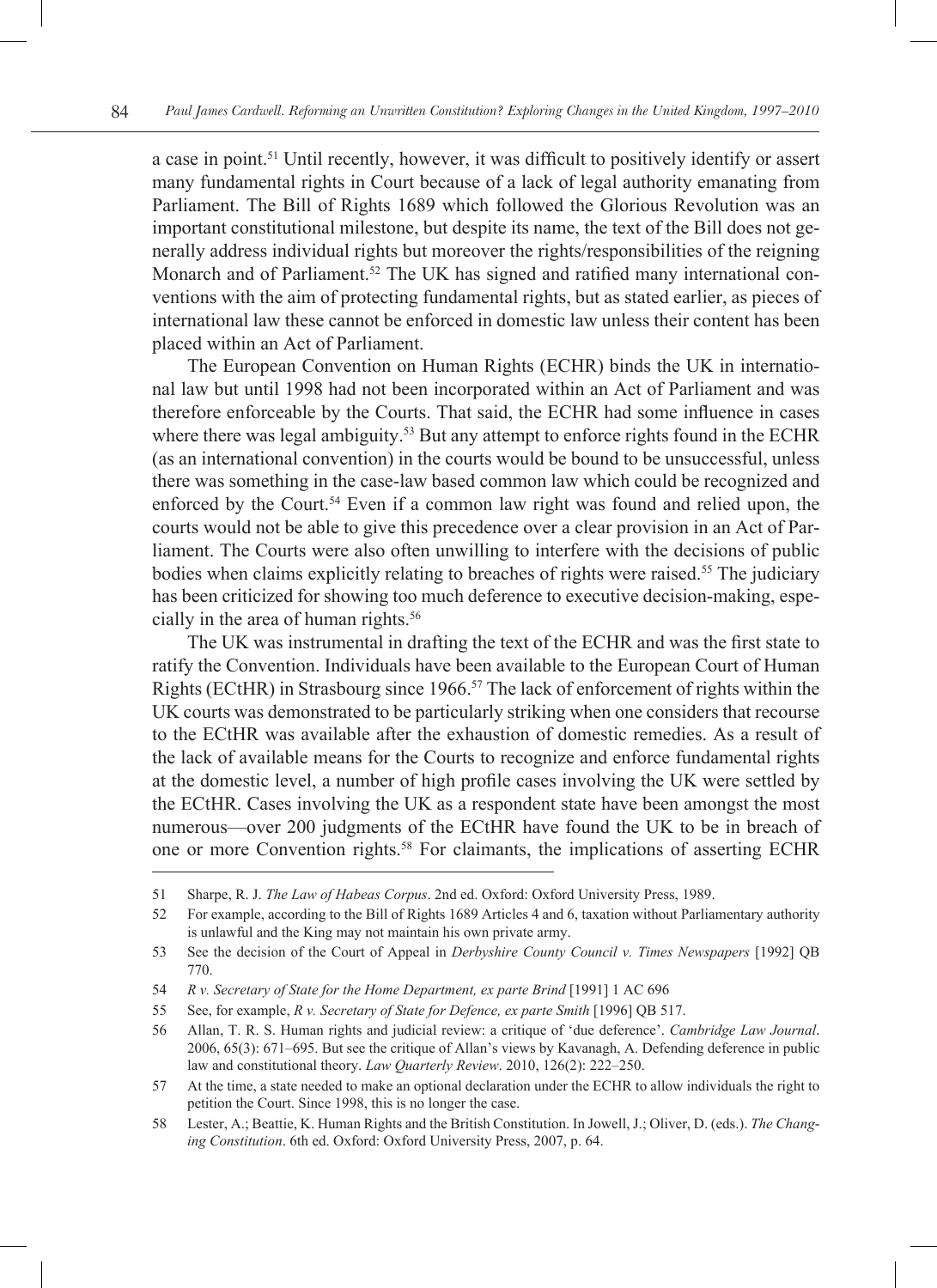rights meant a lengthy and expensive journey through domestic courts before taking the case to Strasbourg and waiting several years for the judgment of the ECtHR. However, judgments which have found the UK to be in breach have resulted in Parliament making changes to domestic law.59 Constitutionally, since Parliament cannot be bound by any other body or institution, it is not required to make such changes to legislation, but it has always done so. The situation where the UK agrees in international law to be bound to respect certain rights, but not to allow these to be enforced in the domestic legal system, was a further example of a constitutional anachronism which had begun to attract increasing calls to alter. $60$ 

One of the genuinely revolutionary changes to the UK's constitutional law horizon was brought in soon after the Labour Party took power. A White Paper issued after the 1997 election, *Rights Brought Home* alongside the Human Rights Bill highlighted the UK's contribution to the development of fundamental human rights across the globe but lamented the lack of sufficient legal protection at the domestic level.<sup>61</sup>

The Bill became the Human Rights Act (HRA) 1998 when passed by Parliament and entered into force in 2000. It allowed, for the first time, a statutory basis upon which fundamental human rights can be enforced in the courts. It effectively places the rights contained in the ECHR into domestic law. The Courts are obliged to interpret all legislation (whether passed before or after the HRA) in a way which is consistent with the Convention rights, as far as it is possible to do so.<sup>62</sup> All public authorities are obliged to respect the Convention rights<sup>63</sup> and claims can now be brought against public authorities in domestic courts for alleged breaches.<sup>64</sup>

What the HRA does *not* do, however, is to sit at the top of the legal hierarchy. If the Courts are faced an Act which cannot be read in conformity with the Convention rights (whether or not that Act was passed before or after the HRA) then the only thing the Courts may do is to make a 'declaration of incompatibility'.<sup>65</sup> This mechanism carries no legal force but is designed to alert Parliament to the piece of legislation which does not respect Convention rights. A fast-track reform to the legislation under a special procedure laid down in section 10 of the HRA may be used. But if Parliament wishes

<sup>59</sup> These include the Contempt of Court Act 1981, Interception of Communications Act 1985, Regulation of Investigatory Powers Act 2000 and Homosexual Offences (Northern Ireland) Order 1982. For a more detailed analysis, see Lester, A.; Beattie, K., *supra* note 58, p. 64.

<sup>60</sup> Bogdanor, V., *supra* note 45, p. 59.

<sup>61</sup> Rights Brought Home: The Human Rights Bill, 1997, Cm 3782. The White Paper was based on a pre-election consultation paper by the Labour Party: Straw, J.; Boateng, P. Bringing Rights Home: Labour's Plans to Incorporate the European Convention on Human Rights into UK Law, 1997, EHRLR 71.

<sup>62</sup> Human Rights Act 1998, section 3.

<sup>63</sup> Human Rights Act 1998, section 6.

<sup>64</sup> Human Rights Act 1998, section 7.

<sup>65</sup> Human Rights Act 1998, section 4 (2).There are, on average, between one and five declarations of incapability made each year. As noted by the Parliamentary Human Rights Joint Committee's Fifteenth Report, *Enhancing Parliament's role in relation to human rights judgments*, information on the exact number of declarations made and the steps taken to rectify them, is not readily available. The Report was issued on 9 March 2010 and is available online: <http://www.publications.parliament.uk/pa/jt200910/jtselect/jtrights/85/8502. htm>.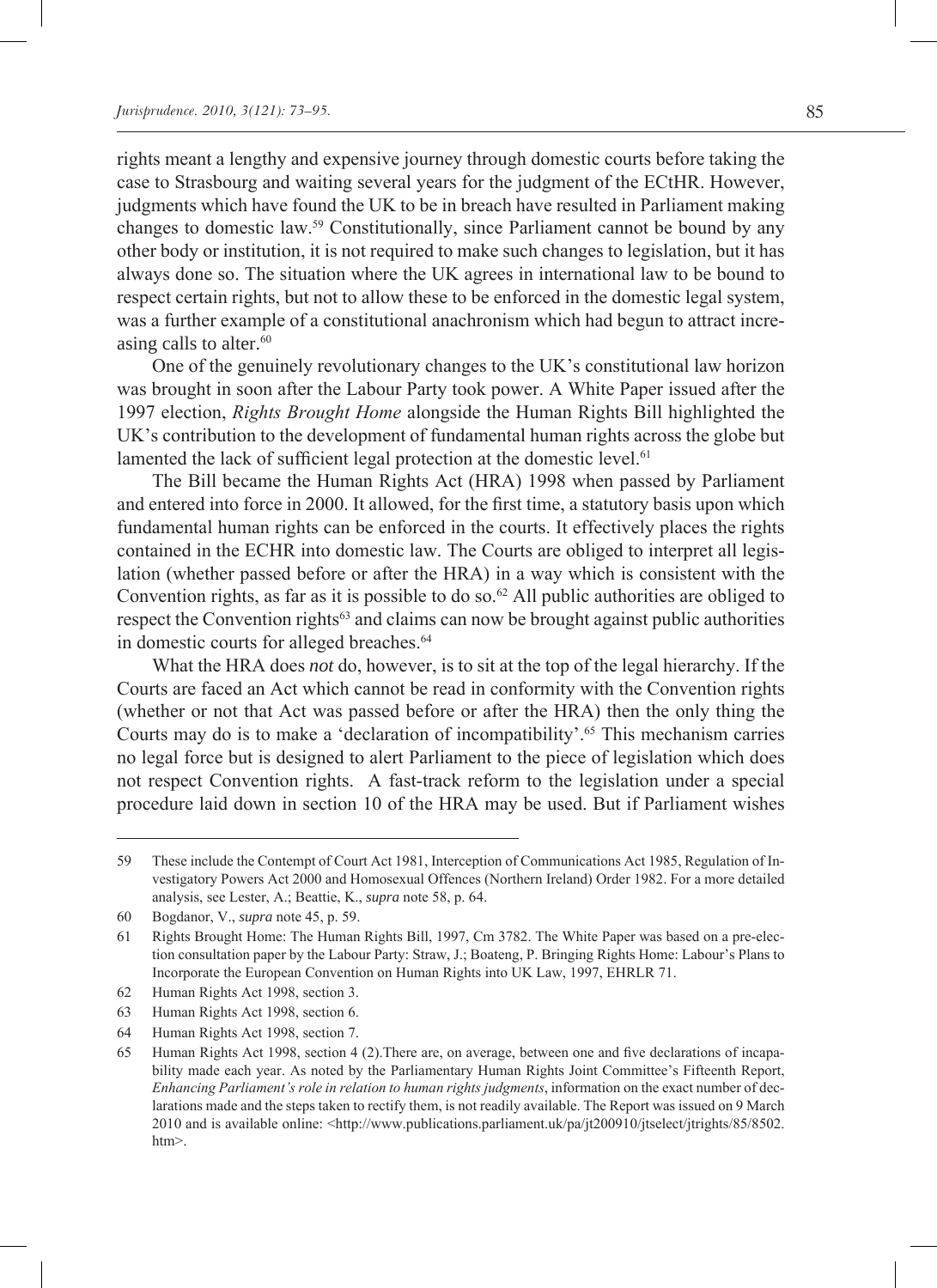to keep the legislation as it is, despite the finding of a breach of a Convention right by the Courts, it may do so. The Courts may not of course declare this to be 'unconstitutional'. The effect of making a declaration is designed to be a political, rather than a legal, one.<sup>66</sup>

Over the ten year period since the HRA came into effect, reaction to it has been rather mixed. As expected, the Courts have dealt with many cases invoking alleged breaches of rights, and have found public authorities to have breached these rights in many areas covered by the ECHR. The Courts have also issued declarations of incompatibility in key areas, perhaps most notably in the case *A and Others* v*. Home Secretary*<sup>67</sup> where sections of the Anti-terrorism, Crime and Security Act 2001 which allowed for the indefinite detention of foreign citizens suspected of involvement with 'international terrorism', were found to have breached Articles 5 and 14 of the Convention.

As a legal tool, the HRA has been extremely important in developing a system of the protection of rights in domestic courts, which has never been done so explicitly before. However, the evaluation of the effect of the HRA cannot be limited to analysis of the relevant case-law, since the original aim of incorporating the Convention was to enhance a rights-based culture amongst the population as part of a renewal of the constitutional order. Creating a culture of rights has been more difficult to achieve amongst a population who are only slowly getting accustomed to this kind of legal tool. Much of the population of the UK remain sceptical of the need for the protection of human rights in this way, and (wrongly) associate the HRA and ECHR with legislation and obligations emanating from membership of the EU, which brings related issues of scepticism. The HRA has been characterized (or rather, demonized) in some quarters of the press as a means by which those 'undeserving' of rights can take advantage of the Act: terrorism suspects, radical preachers, illegal immigrants, criminals and prisoners, etc. What is often missing from this portrayal of the Act is the availability of rights to all and that it has been successfully put to use by 'ordinary' people too.

It must also be borne in mind that the HRA came into force just before the 9/11 attacks in the United States and since that time, for much of the first decade of the 2000s, the legislative agenda of the Government has been orientated towards the prevention of terrorism and the promotion of 'security'.<sup>68</sup> As such, the Labour Government became increasingly critical of the interpretation of the HRA by the judiciary, especially when issues of terrorism are concerned. For some, this has had the effect of undermining the HRA as 'arguably the greatest constitutional reform in the UK of the twentieth century'.69 In a separate development, the extent to which the Labour Government's commitment to enshrining a culture of rights was shown to reach its limits when it opted out of

<sup>66</sup> Tomkins, A. *Public Law*. Oxford: Oxford University Press, 2003, p. 122.

<sup>67</sup> [2004] UKHL 56

<sup>68</sup> For analysis of the legislation introduced soon after the 9/11 attacks at the relationship with the Human Rights Act, see Ewing, K. D. The futility of the Human Rights Act. *Public Law*. 2004, 4: 829–852, 836– 839.

<sup>69</sup> Lester, A., Beattie, K., *supra* note 58, p. 81.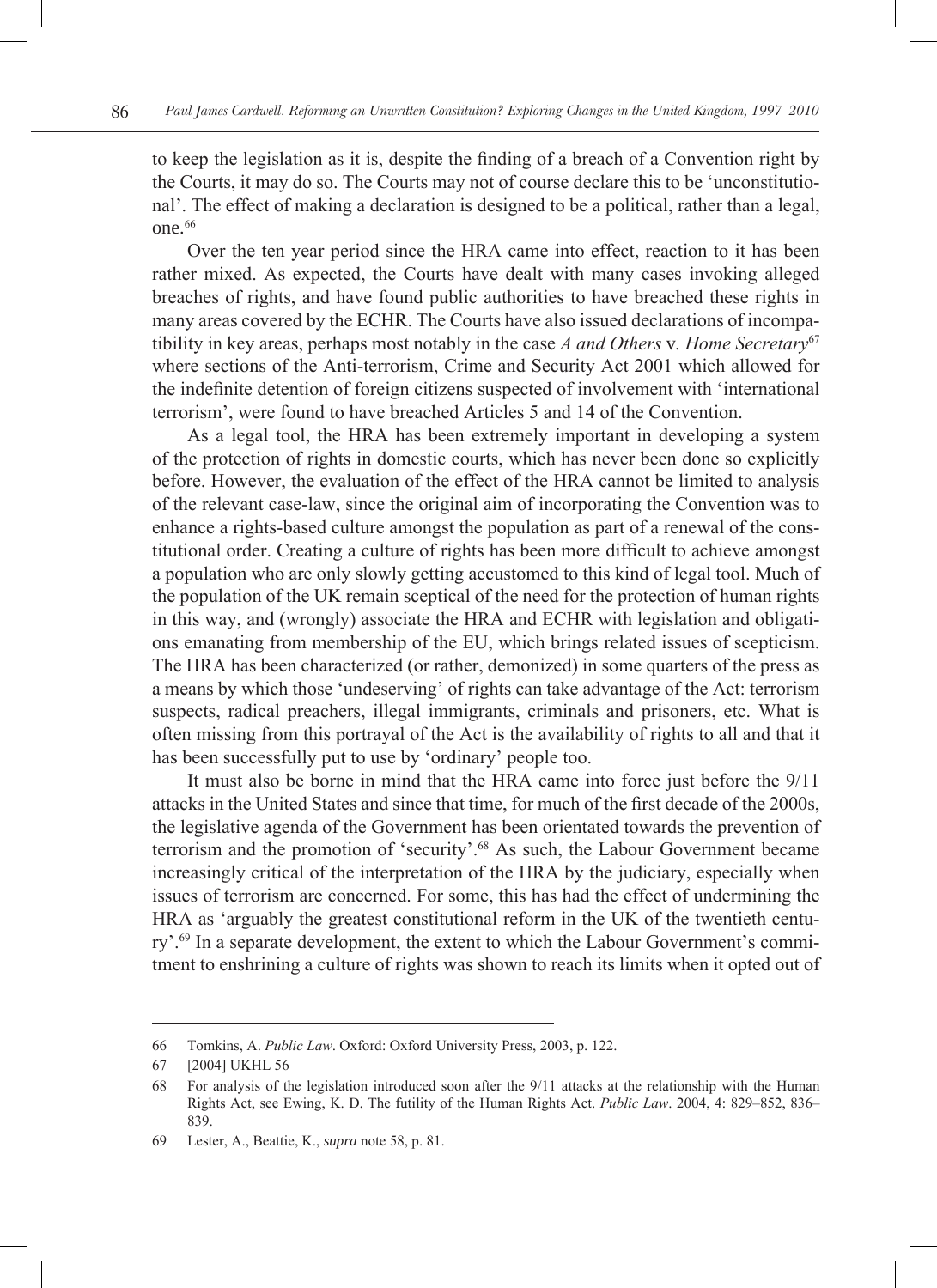the Charter of Fundament Rights of the European Union in the Treaty of Lisbon, a move followed by Poland and the Czech Republic.<sup>70</sup>

The political debate over how useful or necessary the HRA is in the contemporary British society resonates strongly with the very concept of the purpose of constitutional law too. The Conservative Party opposed the introduction of the HRA, believing that the judge-made rights developed under the Common Law were sufficient in UK law. In recent years, the leader of the Conservative Party (and now Prime Minister) David Cameron shifted his party's position to recognizing the benefits of the HRA is certain areas. But, in a speech delivered in 1996, he spoke of the lack of ability the UK authorities have to deal with issues of crime, terrorism and immigration.<sup>71</sup> His proposed solution is one of replacing the HRA with a British Bill of Rights, though remaining a signatory of the ECHR and allowing for recourse to the ECtHR. The content and workings of his idea of a British Bill of Rights is less clear. Emphasis has been placed on the need for responsibilities of citizens to sit alongside the rights to be enjoyed, but it is difficult to see how this works in practice. What appears to be behind the motivation for a specifically British Bill is the dual fear of the impact on society of both immigration and terrorism (the latter assumed to be associated with foreign nationals). This might explain the concluding comment in his 1996 speech that 'a well-drafted and enduring Bill of Rights can make it easier to achieve the acceptance by every citizen in Britain of the rights of every other inhabitant of these islands'.72 The Conservative Party Manifesto 2010 affirmed the desire to replace the HRA with a British Bill of Rights as part of a selection of measures aiming to '[r]estore our civil liberties'.<sup>73</sup>

In constitutional terms, despite its importance in guaranteeing fundamental human rights, the HRA is a statutory Act of Parliament like any other, and the Act can be repealed or amended as such. The HRA therefore demonstrates both continuity and change in the UK's constitutional arrangements. On the one hand, it has provided the judiciary with the important means to protect individual rights and freedoms in a way which was previously impossible. It has brought the UK much closer to the system of rights protection in European neighbours, especially since the rights are drawn directly from a shared conception of European rights under the ECHR. There should be a lesser need for claimants to go to Strasbourg because of a lack of legal ability to have alleged breaches heard effectively at the domestic level. However, it still cannot be said that the protection of human rights matches up to the levels of protection afforded by a constitutional text which sits at the pinnacle of the domestic legal hierarchy. The HRA is, within the constitutional theme of flexibility, subject to change, and Parliament remains able

<sup>70</sup> Protocol (no. 30) on the Application of the Charter of Fundamental Rights of the European Union to Poland and to the United Kingdom and Declaration 53 by the Czech Republic on the Charter of Fundamental Rights of the European Union, attached to Annex II of the Treaty on European Union.

<sup>71</sup> Cameron, D. Balancing Freedom and Security – A Modern British Bill of Rights, Speech to the Centre for Policy Studies [interactive]. 26 June 1996 [accessed 03-06-10]. <http://www.guardian.co.uk/politics/2006/ jun/26/conservatives.constitution>.

<sup>72</sup> *Ibid*.

<sup>73</sup> Conservative Party Manifesto 2010 [interactive]. [accessed 03-06-10]. <http://media.conservatives. s3.amazonaws.com/manifesto/cpmanifesto2010\_lowres.pdf>, 79.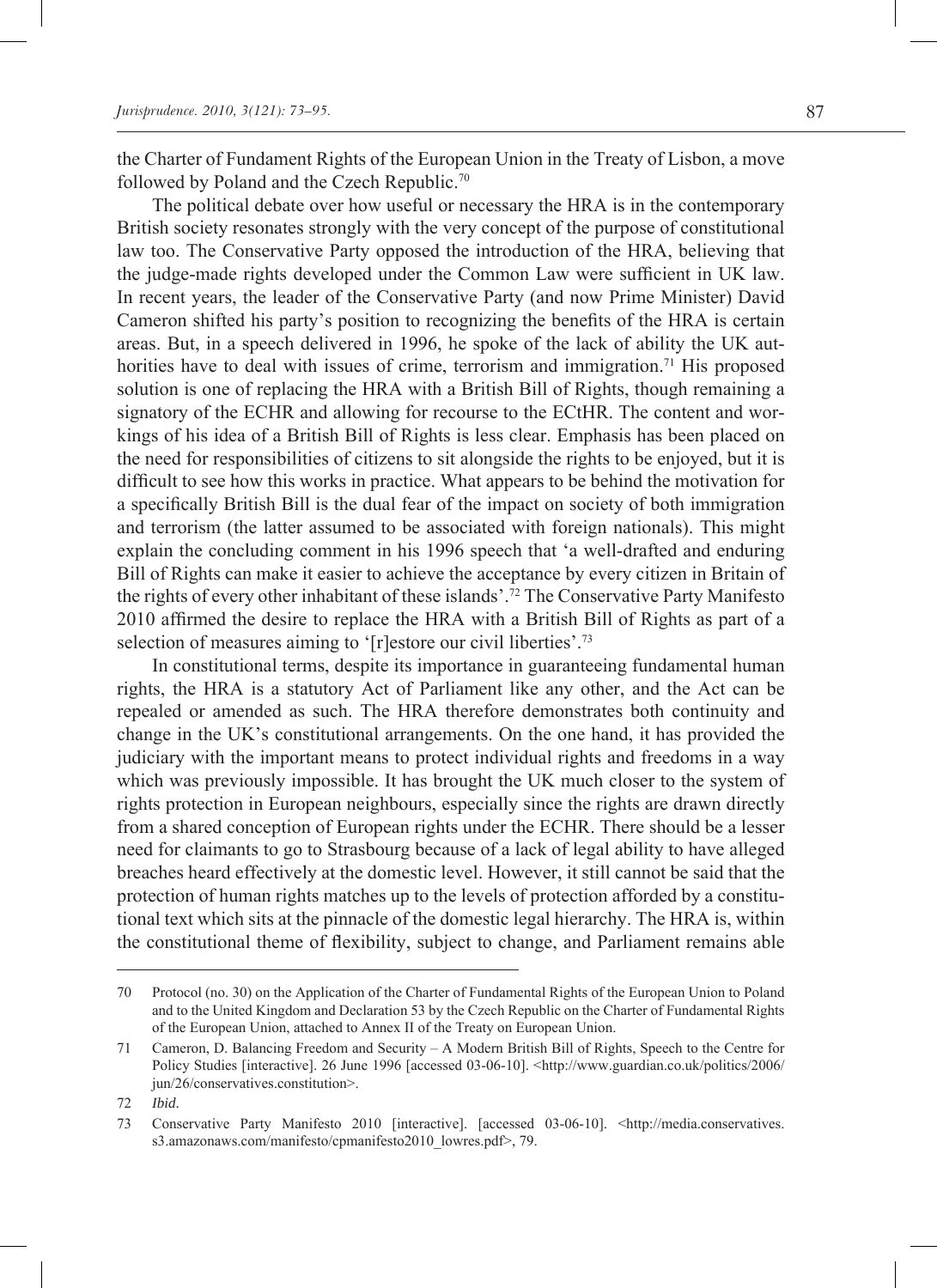to create legislation which infringes these rights if it so wishes. The advent of a British Bill of Rights will undoubtedly take some time if the aim is to even more fundamentally change the way in which rights protection works in the UK.

#### 5. 'Devolution'

The United Kingdom of Great Britain and Northern Ireland, to give the country its full title, was traditionally understood to be a highly centralized, unitary entity.<sup>74</sup> Following the reforms introduced during the 1997-2010 period, it is now much more difficult to accurately employ this characterization. Rather, the UK defies common or legal categorization as a unitary state, (con)federation or collection of autonomous regions. The UK is made up of four constituent nations: England (population: 51.5 million), Scotland (5 million), Wales (3 million) and Northern Ireland (1.7 million). The Act of Union with Scotland, as already mentioned, dissolved the Scottish Parliament and transferred its power to Westminster in 1707.75 Wales had been integrated within the English legal system much earlier. The British Crown retained control over the six counties of Ireland after the rest of the island became independent from British rule in 1921. The Northern Irish Parliament, which had the power to pass legislation, operated from 1921 until 1972,76 when direct rule from London was imposed because of the troubled political situation and ensuing violence.

Attempts were made in the 1970s to 'devolve' power away from Westminster to elected bodies in Scotland and Wales under the previous Labour Governments, following a rise in both Scottish and Welsh calls for policy-making more closely related to the specific needs of each nation. 'Devolution' appeared as the term most appropriate to describe the delegation of central powers to different parts of the UK without transferring sovereignty.77 However, the proposals for devolution in Scotland and Wales brought forward in 1979 were not successful—referenda (which are not often used in the UK) were held in Scotland and Wales but neither fulfilled the conditions for the legislation to pass.78

During the years of Conservative Government 1979-1990, demands for devolution grew but the Thatcher and Major Governments were unwilling to consider introducing proposals for elected institutions outside Westminster.79 The issue resurfaced in the Labour Party's 1997 election manifesto and represented the continued ambition of the Party for a less-centralized system of government in the UK. During the 1997 election, the Labour Party capitalized on the strong opposition to Conservative Government in

<sup>74</sup> Munro, C. R. *Studies in Constitutional Law*. London: Butterworths, 1987, p. 19.

<sup>75</sup> For a detailed historical analysis, see Scott, P. *1707: the Union of Scotland and England*. Edinburgh: Chambers, 1979.

<sup>76</sup> Government of Ireland Act 1920.

<sup>77</sup> Munro, C. R., *supra* note 74, p. 22.

<sup>78</sup> The referendum in Wales was rejected by a 'no' vote of 78%, whilst in Scotland the 'yes' vote had a narrow majority but the minimum 40% turnout level required by the proposed legislation was not reached.

<sup>79</sup> Bogdanor, V., *supra* note 45, p. 90–91.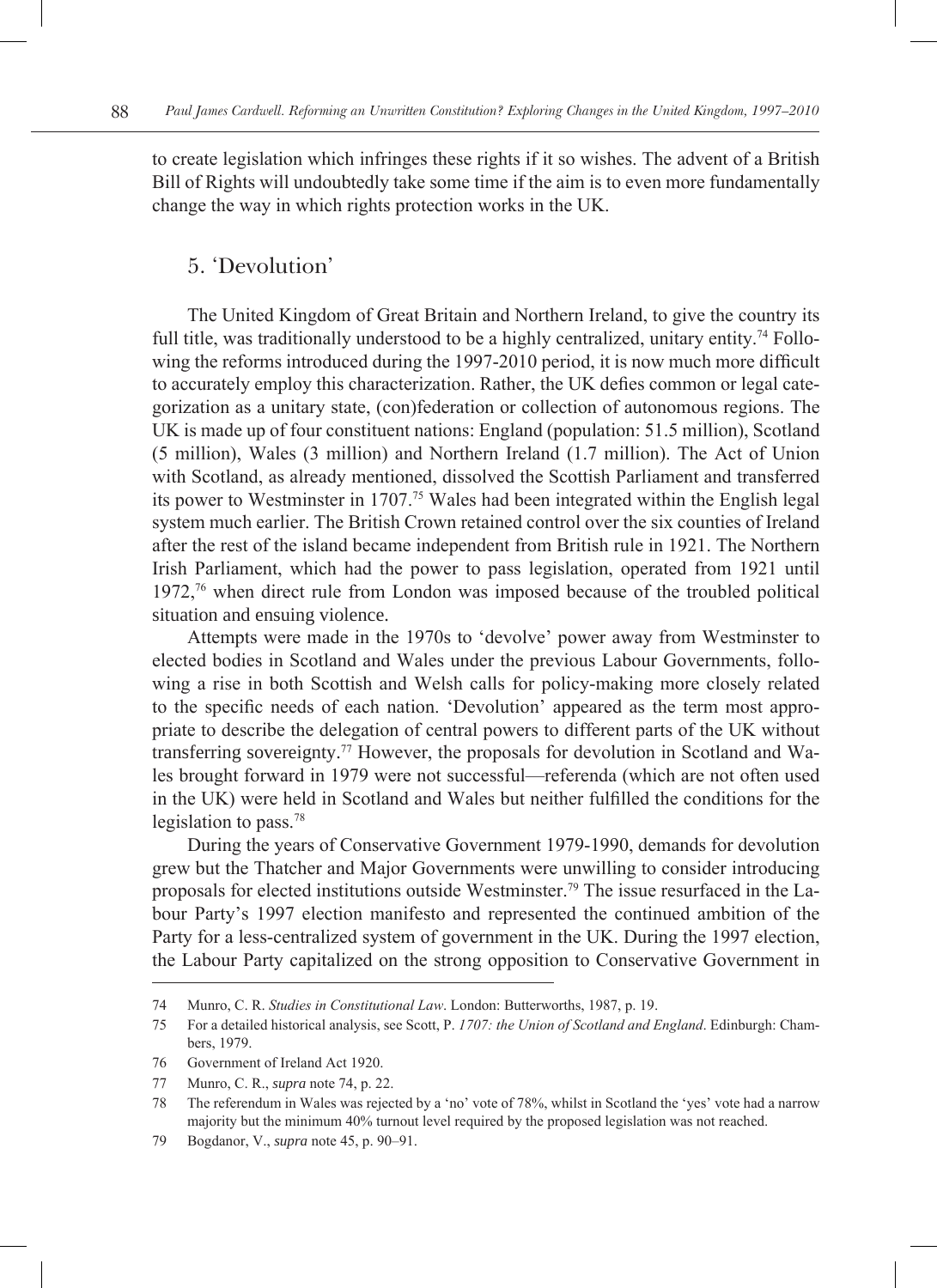both Scotland and Wales. Proposals were put forward, and passed by Parliament, for a directly elected Parliament in Scotland and a National Assembly for Wales soon after the election. In a different manner than the abortive attempts at devolution in 1979, the proposals were put to referenda in Scotland and Wales respectively *before* the Bills were brought before Parliament. Both referenda returned 'yes' votes and legislation was subsequently passed. The Belfast ('Good Friday') Agreement 1998<sup>80</sup> between the Governments of the UK and Ireland and most political parties in Northern Ireland foresaw the establishment of a permanent peaceful solution in Northern Ireland and detailed the framework for devolved government in Belfast.<sup>81</sup> The manifesto commitment to devolution appeared to have been fulfilled within the first two years of the Labour Government's term in office.

The new structure is successful in that it fulfils a need to devolve decision-making to parts of the UK where decisions are taken more closely to those populations. For constitutional lawyers, however, the difficulty is in understanding what this means for the constitution as a UK—and there are important questions which remain unanswered. The Scotland Act 1998 and the Government of Wales Act 1998 re-establish a Parliament in Edinburgh and create a National Assembly for Wales in Cardiff. The Northern Ireland Assembly was created by the Northern Ireland Act 1999, though the troubled political situation has meant that the Assembly has been suspended several times (the longest period being October 2002 – May 2007) because of a lack of agreement on 'power-sharing' between the representatives of the different communities. It should also be noted that the devolved bodies do not have power of certain 'reserved' areas such as immigration, nationality, defence or foreign affairs policies.

As the difference in their names suggests, the powers which the different devolved institutions enjoy are not identical. Rather, the constitutional process of devolution has been asymmetrical. The Scottish Parliament has more extensive powers than the counterpart Assemblies in Wales<sup>82</sup> and Northern Ireland, and although it has the ability to legislate, this law does not have the same character as Acts of Parliament passed at Westminster. The Northern Ireland Assembly has, since April 2010, powers relating to police and justice which are substantially different to those in Scotland and Wales.

During the process of devolution, the continuing and absolute sovereignty of the United Kingdom Parliament at Westminster was underlined—at the discussion stage and within the legislation. It should not therefore be taken that the (re)establishment of devolved institutions suggests that there has been a transfer of sovereignty. Similarly, the sovereignty of the UK Parliament means that it alone retains the power to amend or repeal the Acts which have founded the modern devolved institutions. The UK Par-

<sup>80</sup> The Belfast Agreement: An Agreement Reached at the Multi-Party Talks on Northern Ireland, 10 April 1998, 1998, Cm 3883.

<sup>81</sup> McCrudden, C. Northern Ireland and the British Constitution since the Belfast Agreement. In Jowell, J.; Oliver, D. (eds.). *The Changing Constitution*. 6th ed. Oxford: Oxford University Press, 2007, p. 228.

<sup>82</sup> A further Act, the Government of Wales Act 2006 extends the powers devolved and foresees the eventual devolution of primary (i.e. legislative) powers. But the powers remain less extensive than those of the Scottish Parliament.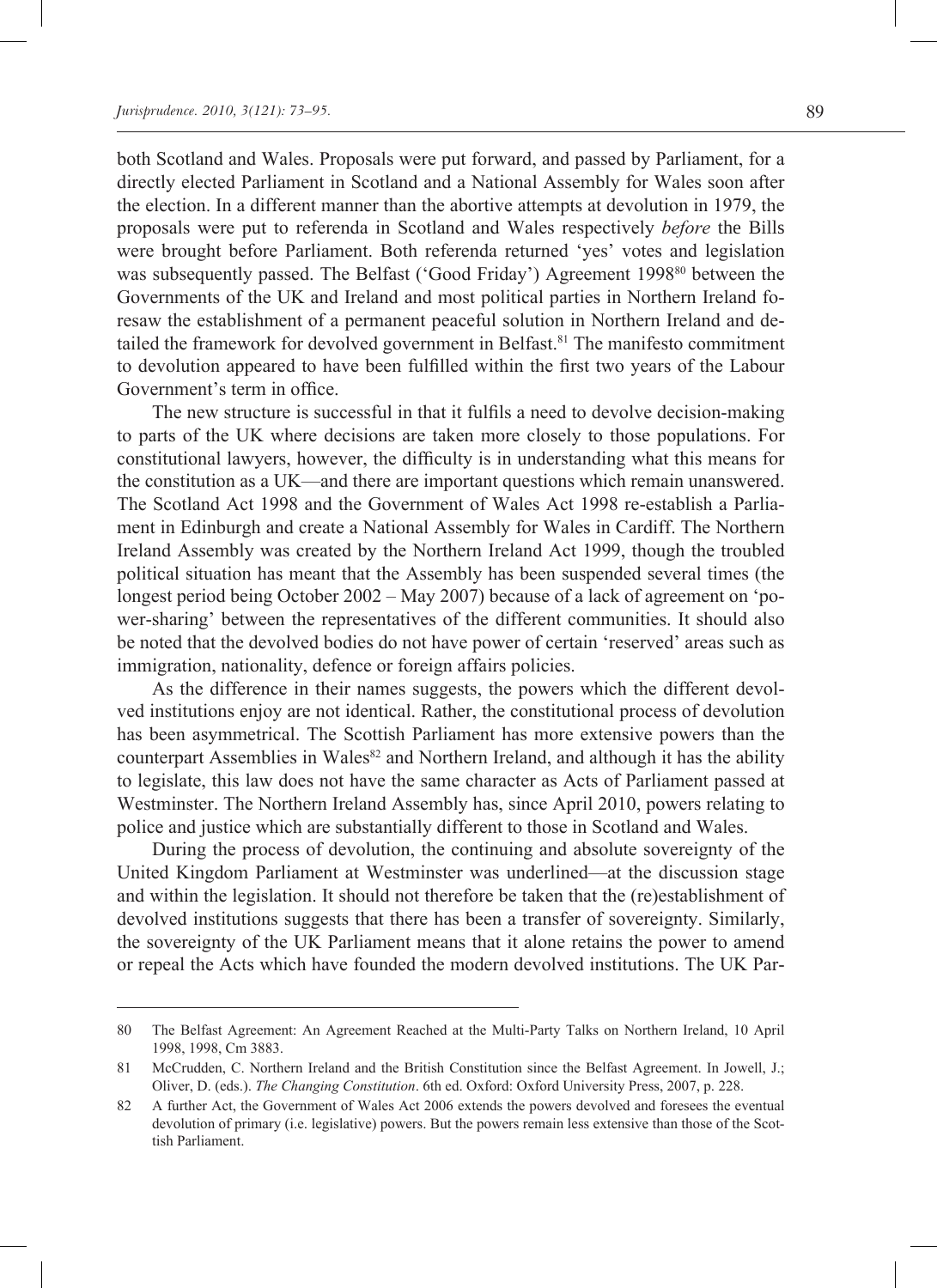liament is unlikely to abolish the institutions, save in grave circumstances, but in legal terms it would be easy to do.

Constitutionally speaking, there is also the issue of England. No devolution has taken place to England: the dominant rationale is that given its size and population, an English Parliament would have to be almost the same size as the Parliament at Westminster. Arguments for an English Parliament have therefore been seen as marginal and weak.83 The original aim of the Labour Government in 1997 was a two-stage reform: devolution to Scotland, Wales and (if the political situation so allowed) Northern Ireland, followed by the regions of England. The Government of London Act 1999 successfully created an Assembly and elected Mayor for London. Elsewhere in England, regionally elected assemblies have not been created. The Regional Assemblies (Referendums) Act 2003 foresaw the creation of English assemblies after successive referenda in each region. The first referendum was held in the north-east region of England—the result was a resounding 'no' and all subsequent plans for regional devolution in England were dropped. It appeared that strong regional identities in parts of England did not translate to a desire to have another tier of government at the regional level.

The Conservative-Liberal Democrat coalition Government elected in May 2010 has made no specific commitments to revisit these issues. Given the Conservative Party's traditional underlining of the importance of the Union between the constituent parts of the UK, this is not surprising. Support for existing devolution structures was stressed in the Conservative Manifesto 2010, though the reforms brought about by Labour were termed as amounting to 'constitutional vandalism'.84 Regional devolution in England was shown to gather scant public support, and so attention on 'cleaning up politics' (which appears as a goal in the Conservative Manifesto as it did in the Labour Manifesto of  $1997)^{85}$  has been focused on other aspects of public administration, such as the expenses regime for Parliamentarians. What we are left with, therefore, is a complex and asymmetrical constitutional make-up of the United Kingdom. This is reflected at both national and local level, where the administration of local government differs widely. The legacy of the Labour Government 1997-2010 may be considered successful in terms of fulfilling the desire to make the UK a less centralized system of government, though understanding the constitutional picture has become even more difficult.

## 6. Judicial Reform: the Lord Chancellor and the Supreme Court

The final constitutional reform under examination here relates to the organization and working of the judiciary. Unlike the reforms analysed above, a comprehensive reform of the judicial system was not an original intention of the Labour Party upon taking

<sup>83</sup> Bogdanor, V., *supra* note 45, p. 93.

<sup>84</sup> Conservative Party Manifesto 2010 [interactive]. [accessed 03-06-10]. <http://media.conservatives. s3.amazonaws.com/manifesto/cpmanifesto2010\_lowres.pdf>, p. 83.

<sup>85</sup> *Ibid*., p. 65.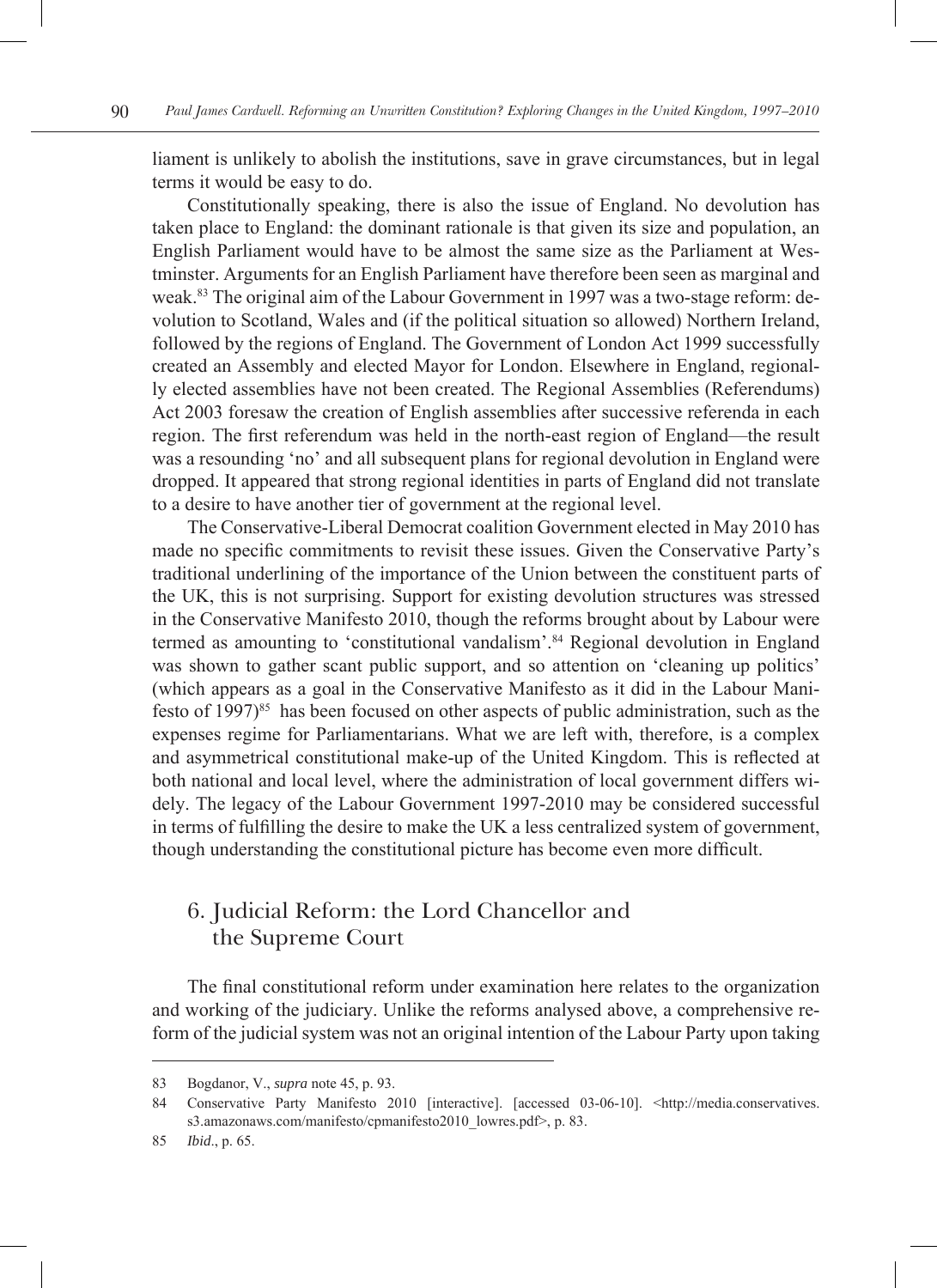office in 1997. Rather, the need for reform emerged on the legislative agenda somewhat later and was motivated by a combination of factors, including a reaction to an increasingly fractious relationship between the judiciary and the executive, rather than a long thought-out process of reforms on the part of the Government whilst in opposition.<sup>86</sup>

To general surprise, in 2003 the Government embarked on a comprehensive reform of the highest levels of the court system and judiciary. The eventual reforms were contained in the Constitutional Reform Act 2005: an unusual statute in the sense that it acknowledges the existence of the Constitution in its title, but also because it makes the most express changes to some institutions ever seen. This section focuses on two reforms: the redefinition of the role of the Lord Chancellor, and the creation of the Supreme Court.

The post of Lord Chancellor, dating back to at least the eleventh century, occupied a very curious place in the UK constitution—in essence straddling the three branches of government. The Lord Chancellor was the head of the judiciary and could sit as a judge; chaired Parliamentary debates as the speaker of the House of Lords and was also a highlevel member of the executive. Typically of the UK constitution, the actual workings of this role were defined by long-standing (and unwritten) practices—in effect, the role was not as much as an affront to the doctrine of the separation of powers at it suggests (though Bogdanor refers to it as a 'spectacular denial' of the doctrine) $^{87}$ , but demonstrating this to be so was becoming increasingly problematic. There was a clear perception of a risk that judicial appointments could be influenced by the political process.<sup>88</sup>

Unsurprisingly, the confusing political-legal-judicial role of the Lord Chancellor had long since gained criticism from outside the UK, and particularly from the Council of Europe. The argument that combining the roles in one individual was essentially anti-democratic became more acute with the advent of the HRA into national law: Article 6 of the ECHR requires that 'everyone is entitled to a fair and public hearing within a reasonable time by an independent and impartial tribunal established by law'. In a 2003 Resolution proposed to the Parliamentary Assembly following a report to the Legal Affairs and Human Rights Committee, the *Rapporteur* found that 'constitutional arrangements concerning the Lord Chancellor's Office are unique in Europe and, to my opinion, do not satisfy the requirement of the separation of the judicial function from that of the executive'.89 The UK government, faced with the embarrassing prospect of international criticism of a basic feature of its institutional structure, initiated the reforms which eventually led to the Constitutional Reform Act 2005.90 Following this move, the report by the Council of Europe's Commissioner for Human Rights in 2004 did not discuss the proposed changes to the role of the Lord Chancellor, but no doubt

<sup>86</sup> Beatson, J. Reforming an unwritten constitution. *Law Quarterly Review*. 2010, 126(1): 48–71.

<sup>87</sup> Bogdanor, V., *supra* note 45, p. 66.

<sup>88</sup> *Ibid*.

<sup>89</sup> Council of Europe Committee on Legal Affairs and Human Rights, Report - Office of the Lord Chancellor in the constitutional system of the United Kingdom, 2003, Doc. 9798, para 30.

<sup>90</sup> Smith, R. Constitutional reform, the Lord Chancellor, and human gights: the battle of form and substance. *Journal of Law and Society*. 2005, 32(1): 187–201, 190.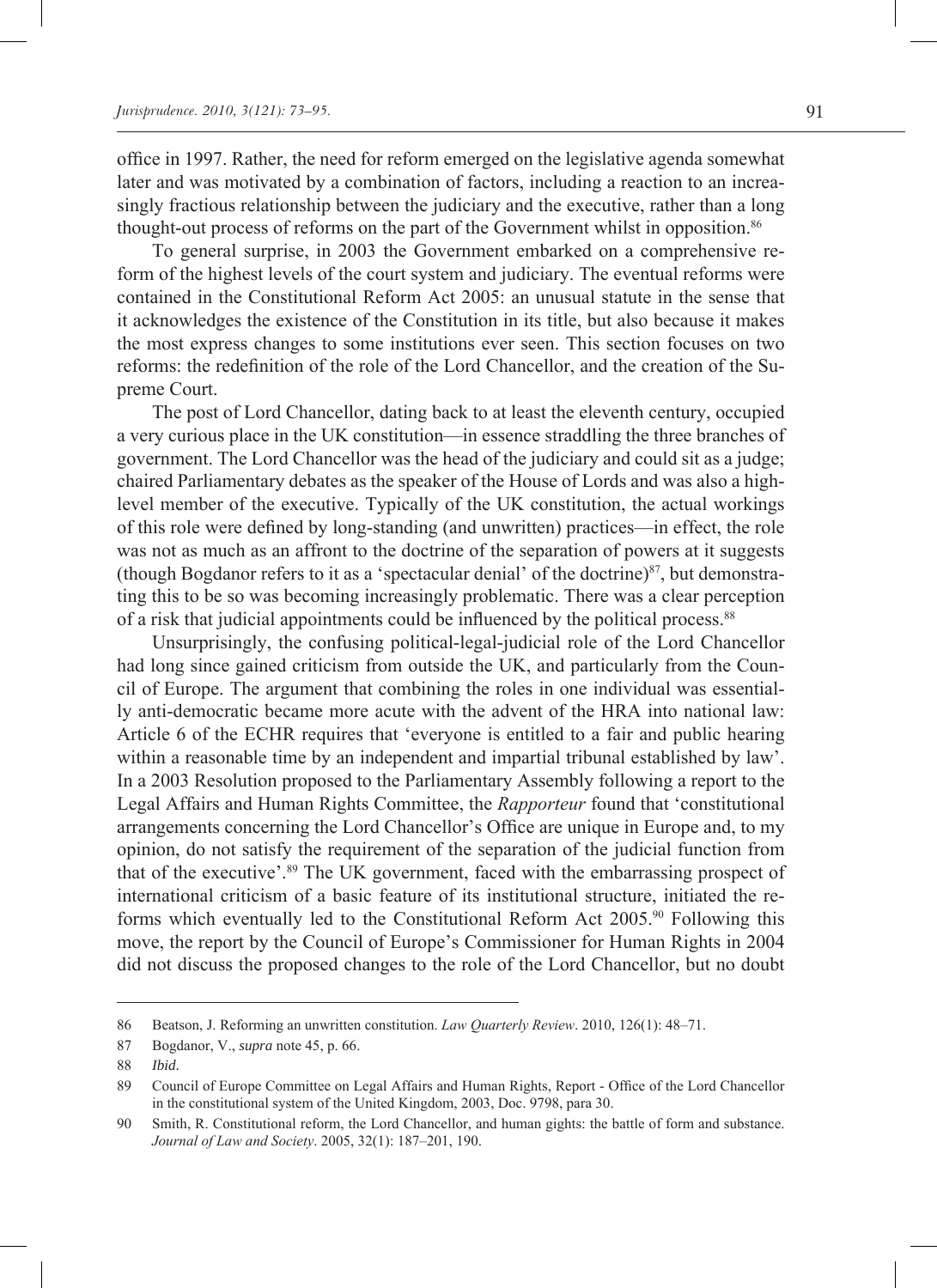had this in mind when noting that 'the ironing out of certain well-known anomalies is perhaps not unwelcome'.<sup>91</sup>

Since the Constitutional Reform Act 2005, the Lord Chancellor is no longer the head of the judiciary and cannot sit as a judge.<sup>92</sup> He is, however, responsible for upholding and defending the independence of the judiciary.<sup>93</sup> He also continues to have a political role, as a member of the Cabinet, but his role in appointing members of the judiciary has been greatly reduced by the creation of an independent Judicial Appointments Commission.<sup>94</sup> The reform therefore has maintained the traditions associated with the role but strengthened its working to ensure that the separation of powers is not merely a theory but a demonstrable working practice. This can only be a welcome reform to the UK's constitutional arrangements, both to the UK population as well as internationally.

A related change brought about by the Constitutional Reform Act 2005 concerned another anachronism in the UK's constitution. Previously, the highest court in the UK was officially known as the Appellate Committee of the House of Lords, more commonly simply referred to as the House of Lords. As a judicial organ, the twelve appointed 'Law Lords' (more fully, the Lords of Appeal in Ordinary)<sup>95</sup> heard the highest cases from all parts of the UK.<sup>96</sup> They were also members of the (Parliamentary) House of Lords, though, according to unwritten constitutional conventions, they did not vote or take overtly 'political' stance on issues being debated. Their role could, as Leyland has suggested, be said to be that of consultants than politicians when in Parliament, particularly on issues relating to the reform of the legal profession, human rights and criminal justice.97 As the highest court, however, cases were heard in a committee room of the Parliament. This lack of physical separation of two branches of power did little to suggest that the UK was in a particularly strong position to share its democratic experience with countries in transition, including those in Central and Eastern Europe—an anachronism that was also mentioned in the 2003 Council of Europe report on the UK.98

The Supreme Court of the United Kingdom was created in the Constitutional Reform Act 2005 and officially began its duties on 1 October 2009.99 Of course, in the popular imagination, the existence of a 'Supreme Court' conjures images of the Supreme Court of the U.S., striking down laws which are unconstitutional and acting as the public defender of the constitution. The reform in the UK was not designed to bring about such a change, to fundamentally re-position the court within the legal hierarchy nor to upset the balance of the different branches of power too radically. Rather, the

<sup>91</sup> Council of Europe, 'Report by Mr Alvaro Gil-Robles, Commissioner for Human Rights, on his visit to the United Kingdom 4- 12 November 2004', CommDH (2005) 6

<sup>92</sup> This role is now fulfilled by the Lord Chief Justice: Constitutional Reform Act 2005 section 7 (1).

<sup>93</sup> Constitutional Reform Act 2005 section 3 (1) and (6).

<sup>94</sup> Constitutional Reform Act 2005, section 61 *et seq*.

<sup>95</sup> Appellate Jurisdiction Act 1876.

<sup>96</sup> Only civil cases from Scotland were heard in the House of Lords.

<sup>97</sup> Leyland, P., *supra* note 9, p. 56.

<sup>98</sup> Council of Europe Committee on Legal Affairs and Human Rights, Report - Office of the Lord Chancellor in the constitutional system of the United Kingdom, 2003, Doc. 9798, para 6 (ii).

<sup>99</sup> Constitutional Reform Act 2005, sections 23–60.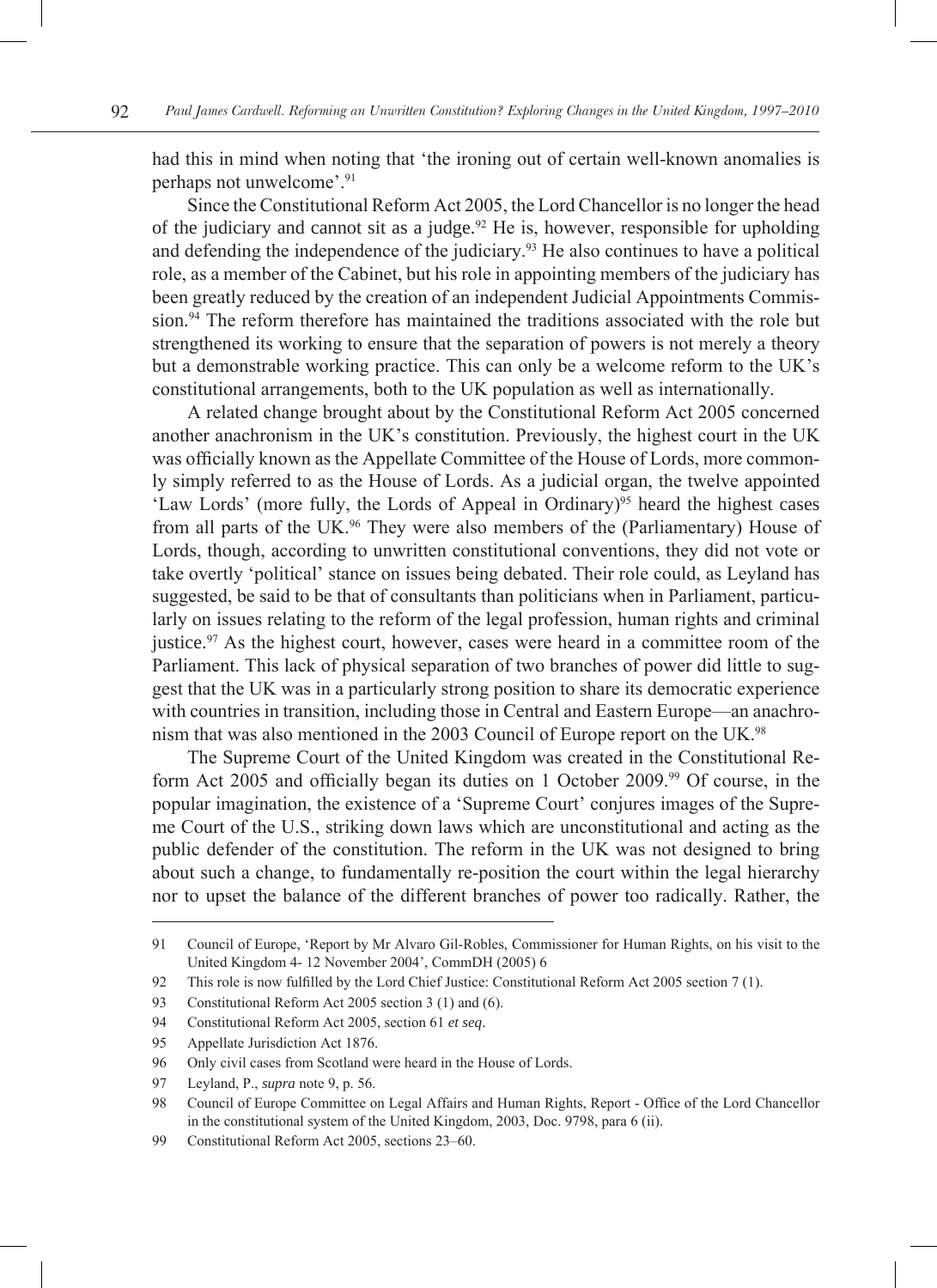change was more symbolic: the dedication of a separate building (Middlesex Guildhall, opposite the Parliament at Westminster) for the highest justices of the land to hear the most important, high-level cases is a means by which the doctrine of the separation of powers can be seen to be at work. This also involved changing the title of the Law Lords, who are now known as 'judges of the Supreme Court'. Of course, this is a constitutional reform—but only insofar as the system now physically embodies the doctrine more visibly. It is still not the case that the Supreme Court has taken on the functions of a 'Constitutional Court' in the sense given by Articles 102, 105 and 107 of the Lithuanian Constitution. Rather, it is more important to demonstrate here what this reform did *not* entail, rather than what it did.

#### Conclusions

As Bogdanor has written, '[i]t is scarcely an exaggeration to suggest that a new constitution is in the process of being created before our eyes'.100 There can be little doubt that the changes which have taken place during the Labour Party's period in office have fundamentally altered the way in which the United Kingdom is governed. The opportunity, after many years in opposition, was taken by the Government of Tony Blair to reassess our understanding of constitutional government, and in many cases to take on the challenge of reforming institutions, structures and practices which had remained substantially unchanged for many years—in some cases for several centuries.

However, that is not to say that the reform have been an unmitigated success. Rather, the reform of the Parliamentary House of Lords in particular has been only partly achieved, and it seems that any future settlement may be done in a rather piecemeal fashion. The risk associated with major, yet incremental reform in this way is that it may subvert the original intention—the composition of the House is only marginally less democratic than before 1997. This situation cannot remain, but it seems that bearing in mind the difficulties with completing the second-stage of reform since 1999, the end result may be a piecemeal solution which is largely unsatisfactory to all.

The HRA and devolution can be seen as successes, if measured against the original aims pursued, but they can perhaps also themselves be characterized as processes rather than constitutional settlements. Whether the HRA remains as the constitutional cornerstone to which it was intended depends on a large extent as to what proposals are made to replace it. It would seem unlikely, from a political perspective, that the Act would be repealed with nothing to replace it, though it may be that a replacement which attempts to focus on responsibilities as well as rights may have less legal effect than has been suggested. Devolution can also be understood a process, and as the (re)established devolved bodies in Scotland, Wales and Northern Ireland become accustomed to their respective powers, and relations with central Government, it may eventually become apparently what kind of constitutional settlement the UK has arrived at. The issue of what devolution is possible to, or within, England will also remain.

<sup>100</sup> Bogdanor, V., *supra* note 45, p. 5.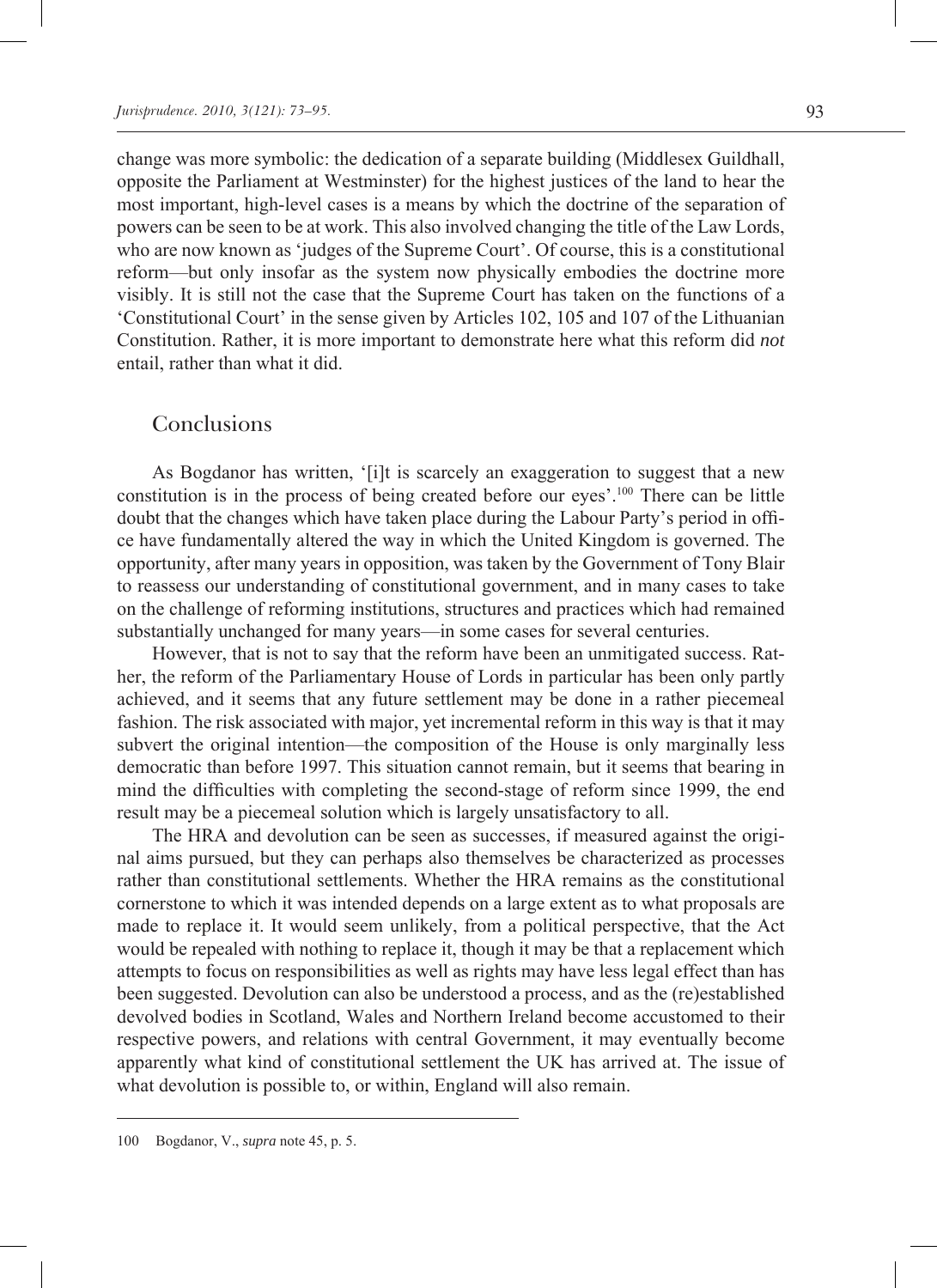These are issues which are likely to occupy the agenda of the new Government, to a greater or lesser extent, for the foreseeable future. It is also likely that other significant changes to the UK's system of governance will also be undertaken. The most likely is a change to the election system for the House of Commons—the motivation for this can be explained by the coalition agreement between the Conservatives and the Liberal Democrats, since the latter have argued for the adoption of a fairer (in terms of the allocation of seats according to the proportion of votes cast) election system. The comparative constitutional lawyer is likely to find many issues of interest occurring within the UK in the coming years. However, it is far less likely that the prospect of a written constitution for the UK will be extensively discussed within the new Government. The task in trying to understand where the limits of what can be understood as 'constitutional law' in the UK will remain a challenging one.

#### References

- Albi, A. *EU Enlargement and the Constitutions of Central and Eastern Europe*. Cambridge: Cambridge University Press, 2005.
- Allan, T. R. S. Human rights and judicial review: a critique of 'due deference'. *Cambridge Law Journal*. 2006, 65(3): 671–695.
- Bamforth, N.; Leyland, P. (eds.). *Public Law in a Multi-Layered Constitution*. Oxford: Hart, 2003.
- Barnett, H. *Constitutional and Administrative Law*. 7th ed. Abingdon: Routledge, 2009.
- Beatson, J. Reforming an unwritten constitution. *Law Quarterly Review*. 2010, 126(1): 48–71.
- Bogdanor, V. *The New British Constitution*. Oxford: Hart, 2009.
- Bradley, A. W.; Ewing, K. D. *Constitutional and Administrative Law*. 14th ed. Harlow: Pearson, 2007.
- Dicey, A. V. *Introduction to the Study of the Law of the Constitution*. 10th ed. London: Macmillan, 1959.
- Ewing, K. D. The futility of the Human Rights Act. *Public Law*. 2004, 4: 829–852
- Jowell, J.; Oliver, D. *The Changing Constitution*. 5th and 6th ed. Oxford: Oxford University Press, 2004, 2007.
- Kavanagh, A. Defending deference in public law and constitutional theory. *Law Quarterly Review*. 2010, 126(2): 222–250.
- Leyland, P. *The Constitution of the United Kingdom*. Oxford: Hart, 2007.
- Loveland, I. *Constitutional Law, Administrative Law, and Human Rights*. 4th ed. Oxford: Oxford University Press, 2006.
- MacCormick, N. *Questioning Sovereignty*. Oxford: Oxford University Press, 1999.
- Munro, C. R. *Studies in Constitutional Law*. London: Butterworths, 1987.
- Phillipson, G. "The greatest quango of them all", "a rival chamber" or "a hybrid nonsense"? Solving the second chamber paradox. *Public Law*. 2004, 7: 352–379.
- Scott, P. *1707: the Union of Scotland and England*. Edinburgh: Chambers, 1979.
- Sharpe, R. J. *The Law of Habeas Corpus*, 2nd ed. Oxford: Oxford University Press, 1989.
- Shell, D. Labour and the House of Lords: a case study in constitutional reform. *Parliamentary Affairs*. 2000, 53: 290–310.
- Tomkins, A. *Public Law*. Oxford: Oxford University Press, 2003.
- Turpin, C.; Tomkins, A. *British Government and the Constitution*. 6th ed. Cambridge: Cambridge University Press, 2007.
- Vaicaitis, V. European constitutionalism v. reformed constitution for Europe. *Jurisprudencija*. 2010, 1(119): 69–83.